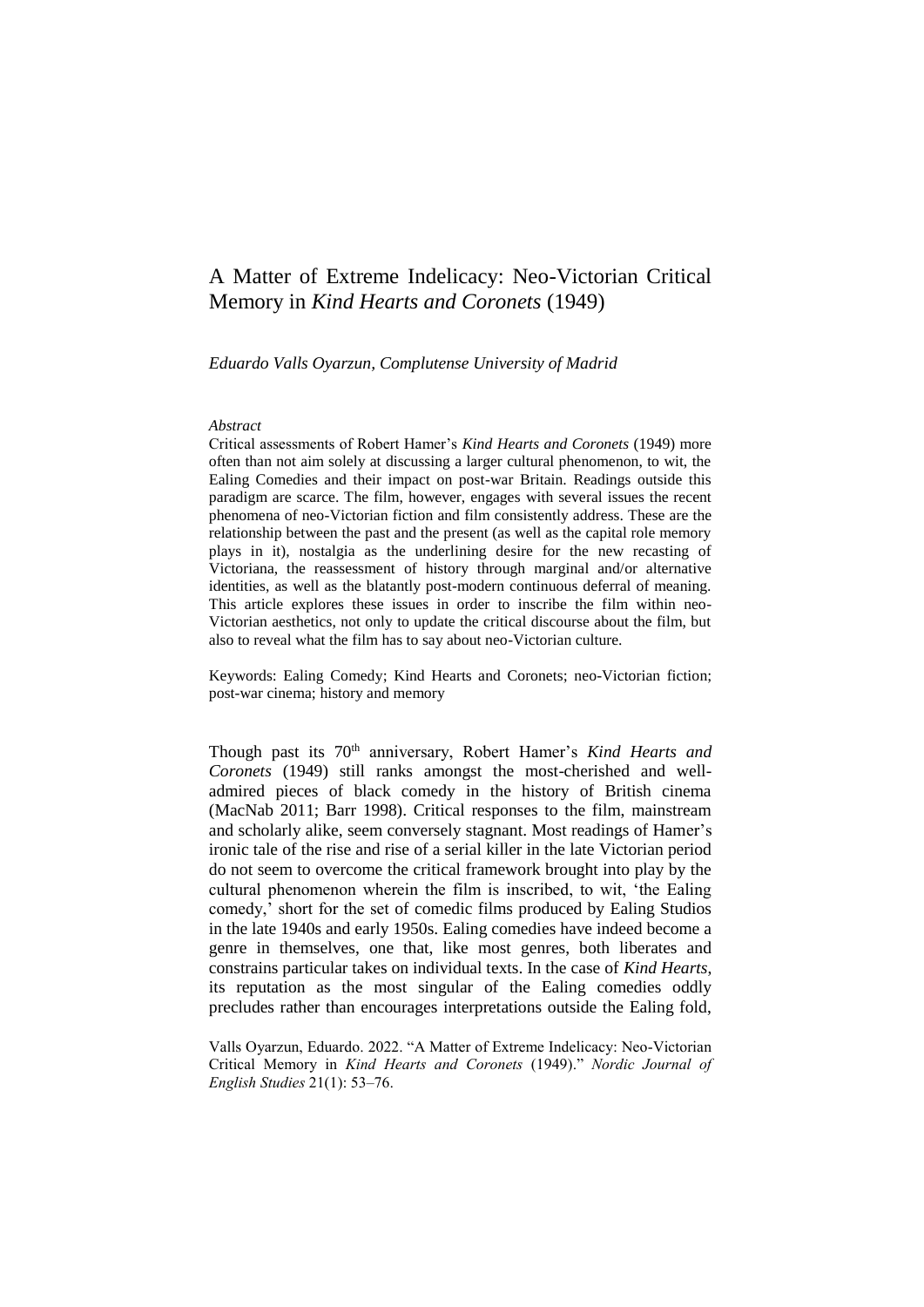-

so much so that despite its passing—and mostly casual—association with other black comedies of the period (Barr 1998: 121),<sup>1</sup> critical accounts of the film, like Matthew Sweet's (2019), Jeffrey Richards' (1997) and, most notably, Charles Barr's (1998 [1977]) either derive from a purview of Ealing comedy as cinematic/semantic structure, or set out to nuance the said structure on the basis of the film.

This paper aims at recasting *Kind Hearts* in a new critical light, particularly the critical focus designed by neo-Victorianism 'as an academic discipline,' or rather as a critical 'project' (Boehm-Schnitker and Gruss 2010: 3–4). For even though *Kind Hearts* exceeds the statutes of limitation most critics of contemporary Victoriana accept ever since Cora Kaplan's seminal take on the genre  $(2007)$ ,<sup>2</sup> the film, as this paper will show, complies with most—if not all—of the requirements the neo-Victorian project has set forth in the past twenty years, when 'processes of canonisation have not only begun to fossilise the body of works and media to be addressed under the heading of neo-Victorianism but also some critical approaches, theories and predominant concerns' (Boehm-Schnitker and Gruss 2010: 4).

The neo-Victorian project aims at studying the 'post-war fictional reprise of the Victorian' (Kaplan 2007: 89) albeit from a particularly revisionist perspective. It eschews the limitations of historical fiction in that the 'neo-' culture informs the present subject and takes Victorian identity as a constituent of our present subjectivity. In other words, neo-Victorian criticism does not deal simply with Victorian settings, (re)enactments and/or representations of Victorian culture, but rather with how neo-Victorian aesthetics helps construe the ongoing relationship between past and present through Victoriana. The key to this matter lies herein, in the 'ongoing' trait, since the neo-Victorian project actively focuses on a sort of 'imagination,' or representation, I would argue, 'on the move,' a 'kind of conceptual nomad, not so much lost as permanently restless and unsettled' (Kaplan 2007: 3).

<sup>&</sup>lt;sup>1</sup> Barr quotes Frank 'Capra's Arsenic and Old Lace' (1944), 'Chaplin's *Monsieur Verdoux*' (1947) and 'Sacha Guitry's *Le Roman de un Tricheur*' (1936) as the films *Kind Hearts* 'is commonly bracketed' with (1998: 121).

<sup>&</sup>lt;sup>2</sup> Kaplan privileges texts 'written between the late 1960s and the new millennium' (2007: 88). Yet she implicitly recognizes that 'post-war fictional' Victoriana befitting the critical take on historical fiction neo-Victorian texts display does not lie exclusively within those limits (2007: 87–89).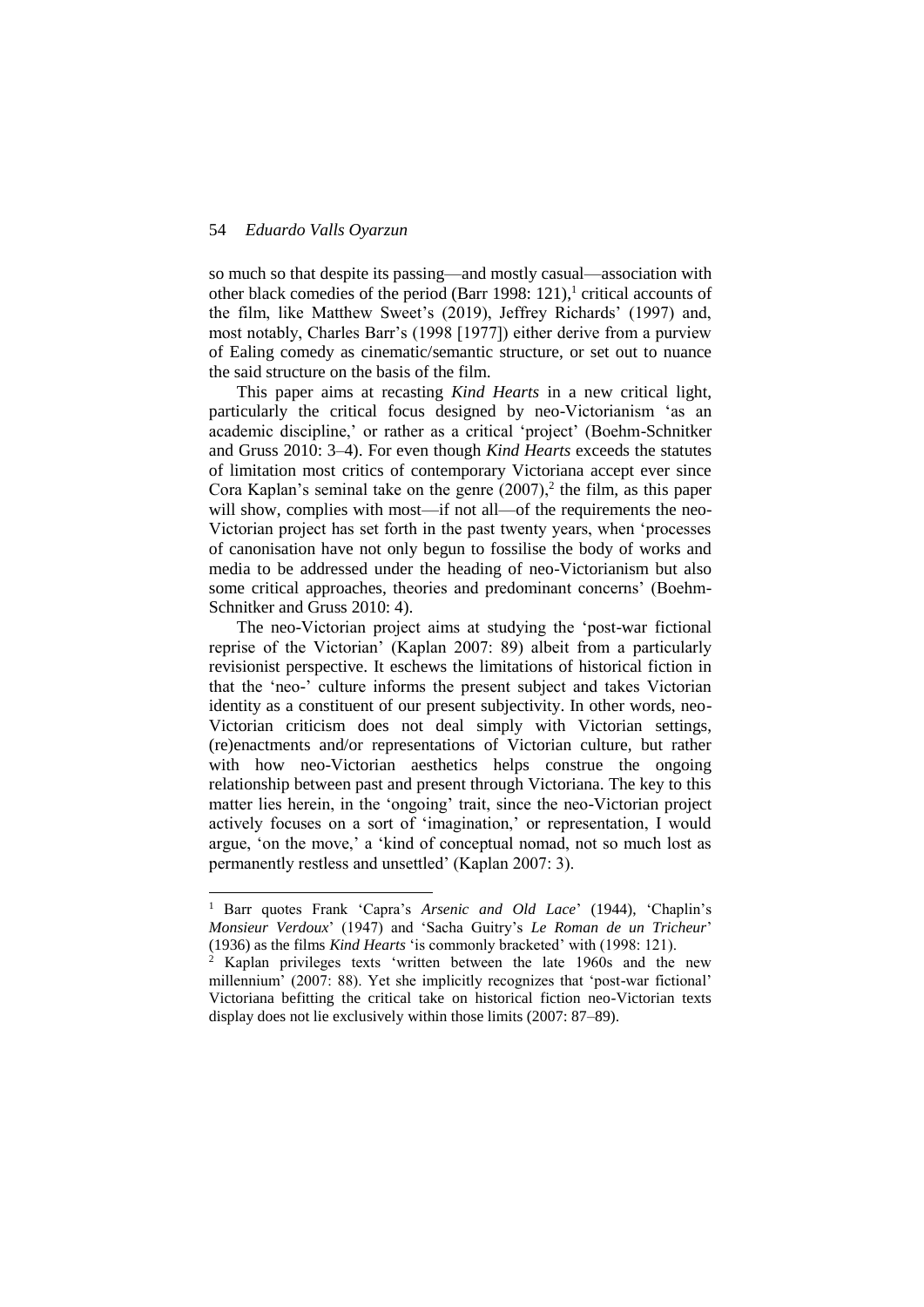Despite its largely apparently, not to say misleadingly, straightforward narrative and its comedic tenor, *Kind Hearts* partakes of numerous issues the neo-Victorian project addresses, to an extent wherein the film should be considered if not fully neo-Victorian, at least, a forerunner of neo-Victorian aesthetics. The film is informed by issues critical to the understanding of neo-Victorian fiction such as the relationship of the past and the present (as well as the capital role memory plays in it), nostalgia as the underlining desire for the new recasting of Victoriana, the reassessment of history through marginal and/or alternative identities, as well as the blatantly post-modern continuous deferral of meaning. I submit the film to a neo-Victorian critique in order to explore these questions, both to characterize the film within the limits of the neo-Victorian project and to disclose what the film says about this project itself. My argument does not eschew Charles Barr's analysis of the film (inscribed in a broader comment on Ealing Studios' cultural significance and value), which is by and large regarded as 'definitive' (O'Sullivan 2012: 67; Porter and Hunter 2012: 1; Medhurst 2007: 7). On the contrary, it takes it as a starting point, but only to overcome the limits set by Barr and take the film's evaluation to a new critical paradigm.

*Kind Hearts and Coronets* (Robert Hamer 1949)—loosely based on Roy Horniman's novel *Israel Rank: The Autobiography of a Criminal* (1907)—plunges into the world of the late  $19<sup>th</sup>$  century and early  $20<sup>th</sup>$ century. The film recounts the story of Louis Mazzini (Dennis Price), a descendant of the old D'Ascoyne family and the dukedom of Chalfont, one of the oldest families in the country (every character of which is played by Alec Guinness). At the beginning of the film, Louis is reading his memoirs, which he has been writing in jail whilst awaiting execution. Louis' mother was cast out of the family after getting married to an Italian singer. When his mother dies, he is refused permission to bury her in the D'Ascoyne pantheon. Louis thereby develops a grudge against the D'Ascoynes. He is later forced to work as a salesperson in a shop. And his feelings towards the family become more acute when one of the D'Ascoynes antagonizes Louis in the shop. This prompts Louis to embark upon a killing spree, paradoxically brought about with elegance and gusto, in order to eliminate all eight heirs to the D'Ascoyne estate and titles. In passing, he falls in love with Edith (Valeria Hobson), the wife of one of his victims whilst having an affair with his old flame from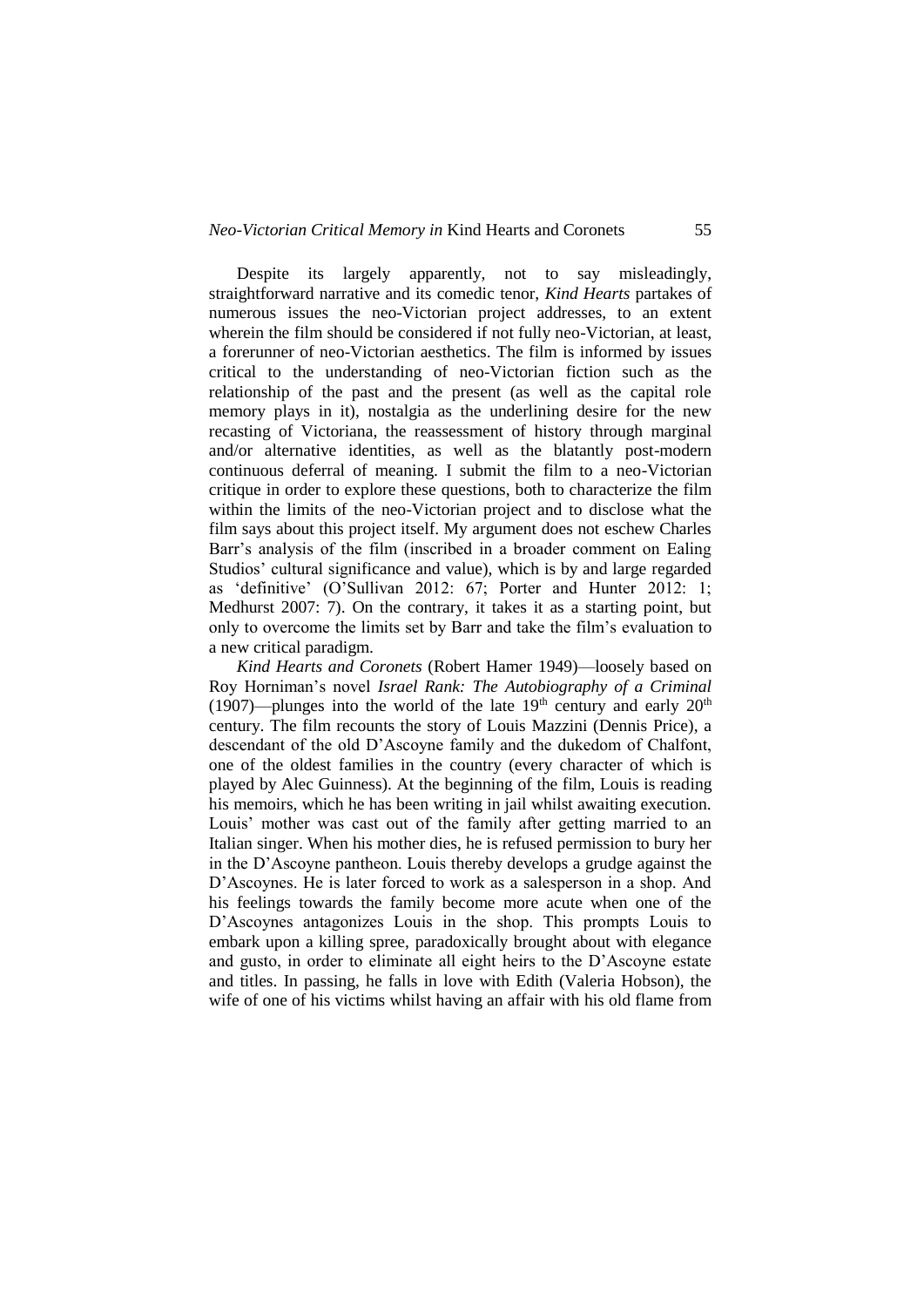1

childhood, Sibella (Joan Greenwood). Sibella's husband, Lionel (John Penrose), Louis' old friend, finds himself in dire straits and reaches out to Louis, now working in a bank under the management of the D'Ascoyne family, for help. Louis refuses on the grounds of Lionel's irresponsible behaviour, prompting Lionel's suicide. Louis and Edith get married, and, shortly after, a spurned Sibella falsely accuses Louis of killing her husband. The police, utterly oblivious to Louis' actual killings, arrest him; he is nonetheless compliant and asks that his trial is brought up to the House of Lords. He is sentenced to death for the murder of Lionel. While in prison he is visited by Sibella. She blackmails Louis into leaving Edith and marrying her, threatening not to come forward otherwise to present the suicide note that her husband left and that she had kept secret to ensure Louis' arrest. Louis complies at first, but when he is duly released, he forsakes Sibella and goes back to Edith. The prison gate closes even as Louis remembers that he has left his memoirs, which reveal the full extent of his crimes, behind in his cell.<sup>3</sup>

'*Kind Hearts* is told in flashback. The opening is quiet and slow,' resembling a stifled—and stifling!—'little society obsessed with ritual and class distinction' (Barr 1998: 121). The first scene corresponds to the present of the story, the eve of Louis Mazzini's execution on Aug. 8<sup>th</sup> 1902 in Pentonville prison, but it is the only time the film intimates such a dull, formless present. Awaiting execution, Louis spends the night revising his memoirs, which comprise 'A brief history of the events leading' to his present ordeal (Hamer 2019: 5' 48"). The reading, in Louis' voiceover, triggers a flashback that informs the rest of the film. In contrast to the gloomy dullness which befits Pentonville Prison, 'the moment the flashback starts,' 'we are caught up in a drive, an abundance, which never lets up until the time Louis attains his object' (Barr 1998: 121). The cinematic quality of the past conflates with the suppressed shrunken life of the present, even though they are dependent on each other. The film makes a point of the past informing the cinematic present, by not just characterizing the past as an agent of the present, subject to causality, posited as an origin or an anteriority, if at all, but rather positing the past as the sign that most adequately expresses and helps to structure the present. This becomes apparent in the way the story

<sup>&</sup>lt;sup>3</sup> The American cut of the film has a bailiff recover the manuscript and hand it over to the Colonel in charge of the prison, who glances over it on the spot and immediately finds out the truth about the deaths of the D'Ascoynes.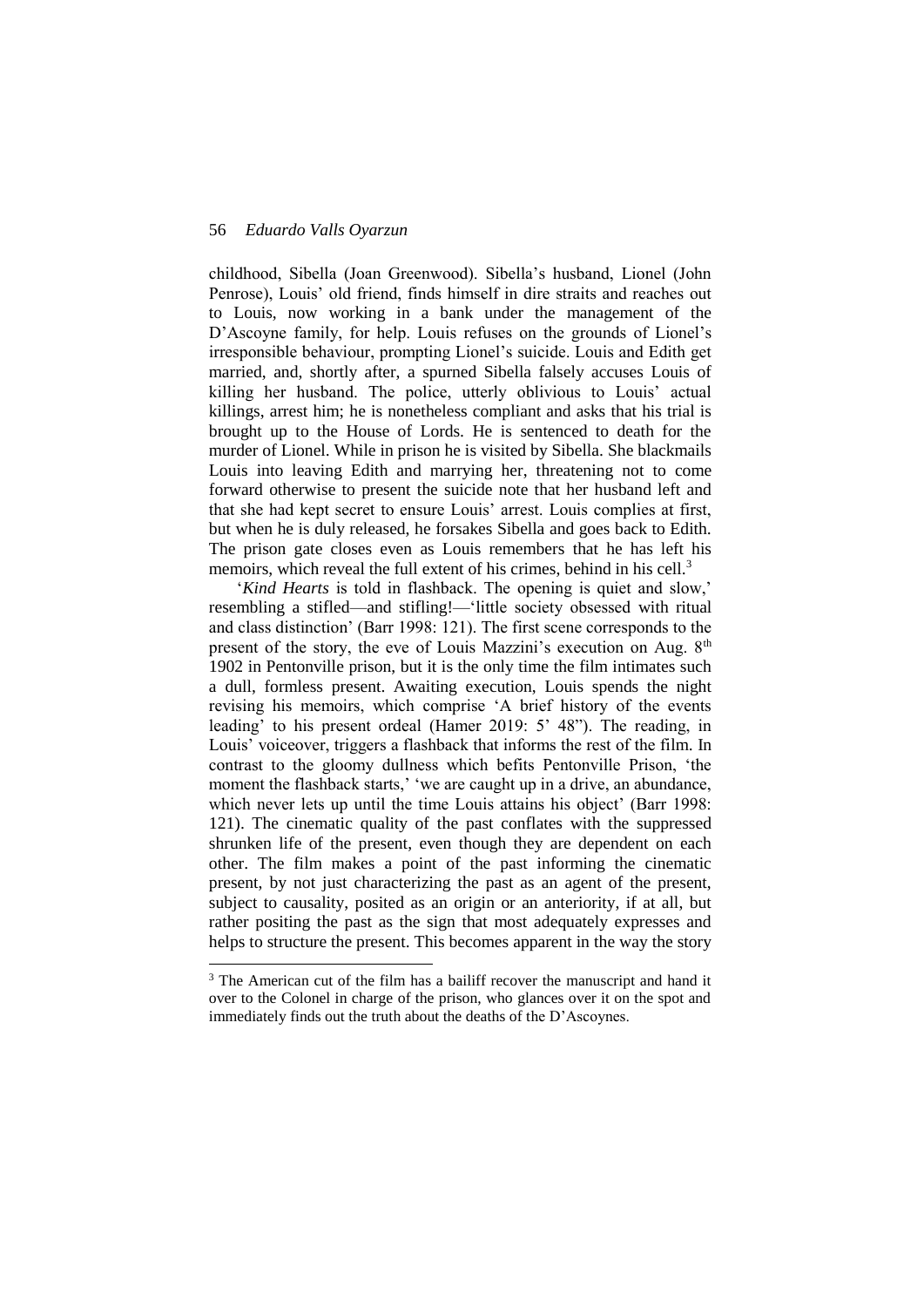unfolds cinematically. If the narrative sets out to assess the causality involved, paradoxically it upends continuity and chronological order by shifting back and forth in time, 'both between present and past and between different layers of the past' (Barr 1998: 121). 'The whole film,' Charles Barr argues, 'is here in miniature,' projecting its distinctive 'style, energy and humour,' as well as 'Louis's motivation, and the prominence of the spoken narration' (1998: 122).

The voiceover here is of the essence. The interplay between the spoken word and the visuals that the former poignantly heralds works as a constant reminder of the thorough subjective vision of the film. Louis' birth into the world is followed by the immediate death of his father (an Italian opera singer who died as soon as he laid his eyes on his child for the first time). Cut to yet another flashback (part of the first one), this time relating the moment when Louis' parents met, the ensuing courtship, marriage and disowning of Louis' mother by the D'Ascoyne family. Then a sequence showing different stages of Louis' childhood and youth leads up to the pivotal moment of the death of Louis' mother. Time-jumps and the lack of continuity, conspicuously enabled by the voiceover, feel 'liberating' to a great extent (Barr 1998: 122), and encode Louis' subjectivity in the dream-like logic of free association. It is true, though, that 'the story soon settles down into a more linear form,' but rather than giving in to an 'objective' account of events, the disjointed double narrative—the spoken word and visuals, which never seem to be in sync with each other—persists in conveying the fractured nature of Louis' subjectivity. The film, indeed, is 'the expression of Louis himself' (Barr 1998: 122) but it makes a virtue of displacing subjectivity to the actual interlock of words and visuals.

The disjointed narrative, the logic of free-association and the dreamlike feel of the story all produce 'new arrangements and rearrangements of temporality that' as Elizabeth Ho puts it, 'register primarily through the operations—and failures—of memory' (2012: 21), a way of informing the present by reworking the past, by 'communicat[ing] memory' whilst 'offer[ing] [itself] as memory' (Mitchell 2010: 32). 'The dead, watching, as it were, over the living [… a] constant reminder of one's heritage' as the Duke of Chalfont adequately, albeit unwittingly, puts it (Hamer 2019: 42' 34"). The film not so much comprises as enacts Louis' memoirs, actualizing the past as a particular sign of the present. This type of sign—or rather its signifier—is in turn what Gilles Deleuze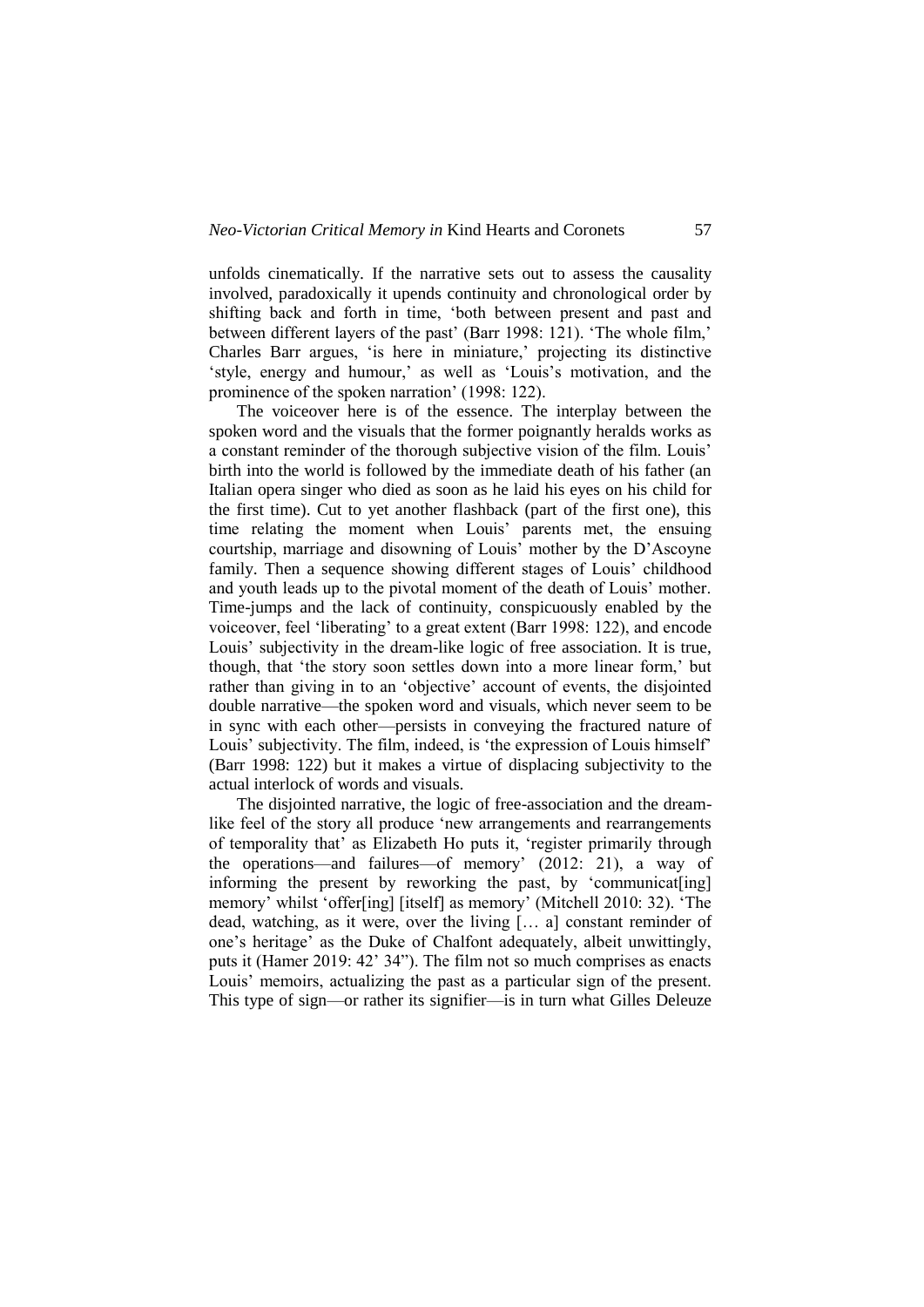1

brands as an 'artificial sign,' namely, a code 'which refer[s] to the past or the future as distinct dimensions of the present, dimensions on which the present might in turn depend' (2013: 98–99). 'A scar,' Deleuze states, 'is the sign not of a past wound but of "the present fact of being wounded"' (2013: 98). The production of 'artificial signs' involves the 'active faculties of reflective representation, memory and intelligence' (2013: 99), to a point wherein representation accounts for the experience of the present. Present and past 'differ in nature, but coexist as two different worlds' or a 'world with two focuses,' that of the actual and that of the virtual, 'both coexisting in reality' (De Bolle 2010: 139, 142). Surely, there is nothing more 'present' than the dynamics and production of memory, which cannot take place in the past even though the past dwells exclusively therein.

In this sense, the film is a neo-Victorian text at heart. Re-plotting Victorian narratives engages the mode in which we (re)fashion the present out of the past. As Cora Kaplan contends, the 'most inclusive definition' of the neo-Victorian project should encompass 'the selfconscious rewriting of historical narratives,' not only 'to highlight the suppressed histories of gender and sexuality, race, […] empire,' and the like, but also to defy 'conventional understandings of the historical itself' (2007: 3–4). As a result, neo-Victorian narratives exhibit a flair for 'thinking the present historically' (Jameson 2003: ix) whilst paradoxically setting out to deconstruct the dialectical foundations of historical grand narratives. In keeping with this spirit, neo-Victorian fiction tends to invest, albeit not exclusively, $4$  in disjointed pasts remodelled as present, which in turn evinces 'a neo-Victorian story of difference' (Heilmann and Llewellyn 2010: 15) to brace—and somewhat celebrate—marginal subjectivities, i.e., 'the lacunae of Victorians' attitudes to gender, race, class and empire' (Primorac 2018: 2). At any rate, this is achieved by eschewing the historical reworking of the present—modelled after causality, more often than not—and bringing memory-work to the fore as a means to (re)structure past disjointed

<sup>4</sup> Not exclusively indeed, for the idea is far from being unproblematic. As Heilmann and Llewellyn acknowledge, there is 'such a thing as a *Victorian* experience that cannot always be recast into a story of neo-Victorian difference,' but rather 'marks a return to' the 'potential certainties, satisfactions and comforts' beyond 'narrative innovation, fragmentation and the invention of new forms' encouraged by 'postmodern experimentation' (2010: 15–16).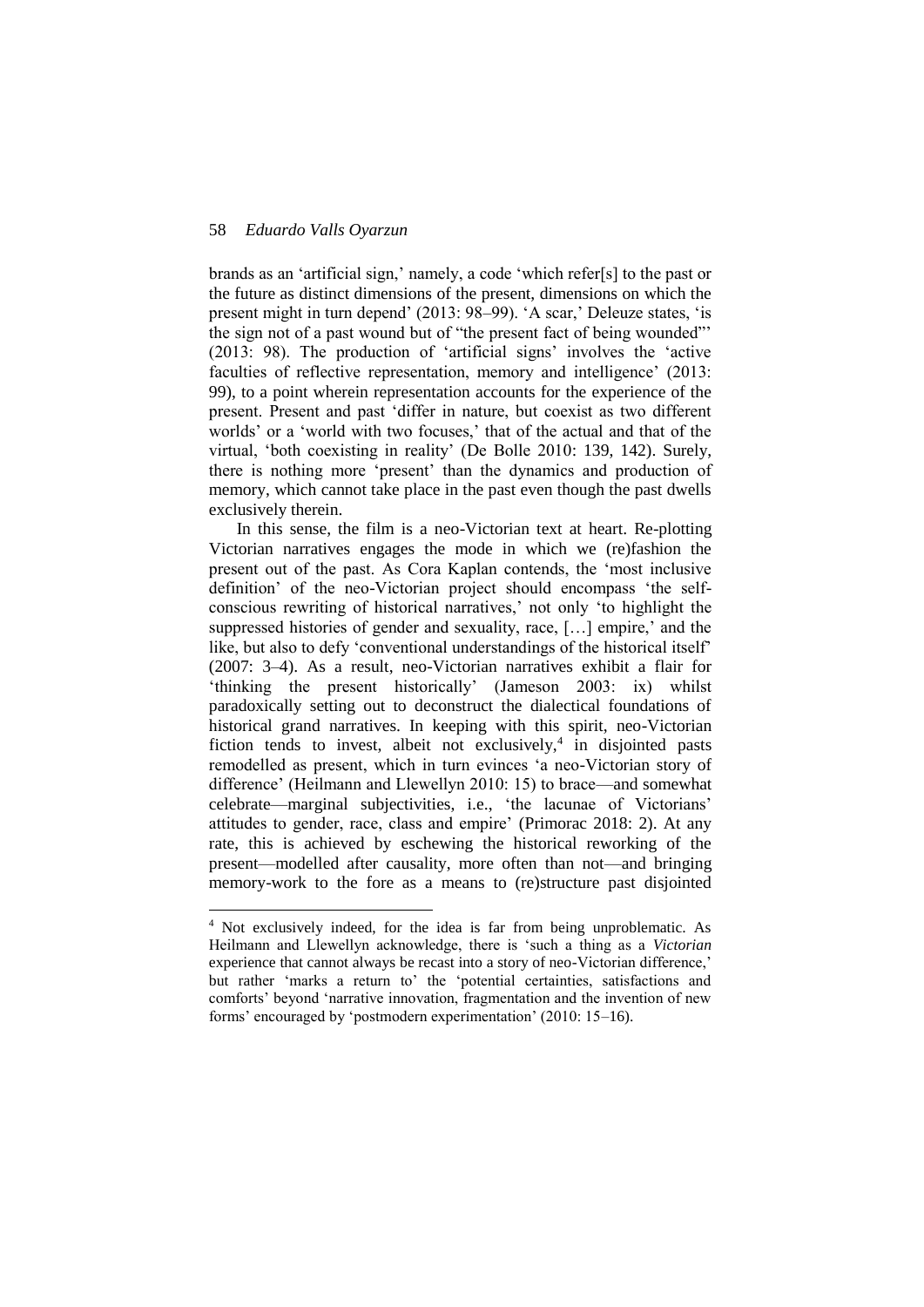subjectivities, namely, the margins of difference previously suppressed by received notions of Victoriana.

Deleuze here too provides the key to bringing home the neo-Victorian drive—as a 'story of difference'—sitting at the core of *Kind Hearts and Coronets*. For Deleuze, the structure of the present arises from the interplay between 'memory' and fracture (2013: 101, 111), a concept that might find adequate representation in trauma. As it has already been argued, memory materializes the present, but trauma relentlessly puts it 'out of joint' (2013: 111–112), thus arranging the present as multiple (re)enactments of disjointed subjectivities. Here, the interplay among all the different disjointed selves the film endorses collapse into Louis' subjectivity. This creates the impression of identity—the 'I'—as a correlative of the present. The 'I' is, therefore, an illusion, a mask of identity, that conceals 'no essence, no identity […] only difference' (Widder 2006: 408), the reminder of the fracture that keeps coming back with every iteration of Louis.

Louis resides in this fracture, for behind his character lurks a mystery: not the mystery of his drives and motivations, but the enigma of his pervasive, vengeful duplicity, which suitably informs the differences involved in the character. Louis' hybrid identity does not progress in dialectical terms. Admittedly, there is a negotiation between the multifarious components of his subjectivity, but this never collapses into express and unambiguous rejection or dialectical closure. Then again, the interlock between voiceover narrative and the visuals helps foreground the disjunctive nature of Louis' identity even as it makes the fragmented nature of the present apparent. Consider, for instance, Sweet's comment on Louis's sartorial style:

Capital crime has a strange transformative effect on Louis Mazzini. With each killing, his clothes become more stylish and luxurious. In the first reel of the picture, he is trapped in a shapeless lounge suit. Murder puts him in a pinstriped line and blazer, then a tightly tailored housecoat with lapels like a huge iridescent butterfly, and finally—in the condemned cell—he is resplendent in a smoking jacket with quilted silk roll collar. (Sweet 2019: 6)

There is no continuity between these renditions of Louis insofar as the visuals simply hint at Louis' social advancement, never providing the audience with a bond of causality between Louis' outward appearance and his social status each time around. Similarly, Louis' apparel represents his progress in society as much as it obfuscates—in truly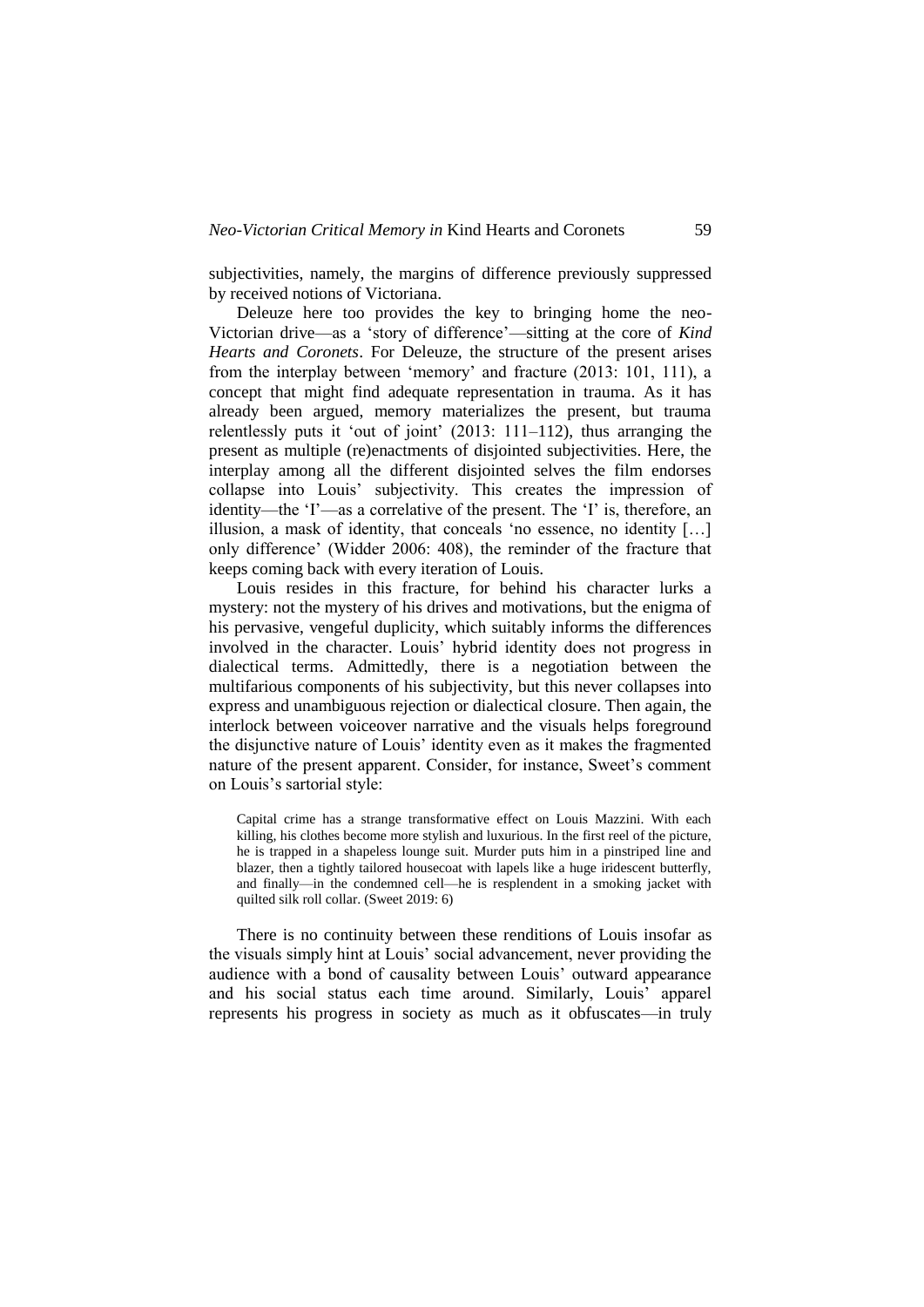Wildean style—but never quite disguises his inner moral corruption, thus signalling yet another type of fracture in Louis' multifarious subjectivity. Rather, the hybrid composite that makes up for his subjectivity brings out difference as a pervasive element of both his character and the narrative.

Louis' hybridity is foregrounded both in terms of ethnicity and class. Louis is the son of an English aristocrat and an Italian opera singer. Moreover, he is the son of an aristocrat disowned by her family, which promptly brings the character down several steps on the social ladder. Interestingly enough, this renders Louis a double outcast. Because he is deprived of his 'birth-rights' (Hamer 2019: 9' 10"; 20' 06") he is relegated to the middle-class, and therefore is condemned to a lifesentence in suburbia; yet because his ethnic origins are diverse, the middle-class he is brought up in and inhabits never accepts him as an equal either. This is evidenced not only by Lionel's derogatory remarks to the effect that Louis' mother 'married an Italian organ-grinder' (Hamer 2019: 74' 23")—which brings up snobbery as a disease endemic in the middle classes—but also by the attitude Sibella manifests in connection with Louis' national identity. Twice she raises the subject in conversation: first as an ironic quip when Louis proposes to Sibella early on in the film, and second, when she complains about her honeymoon in Italy only to taunt Louis as she recalls his origins: 'But I was forgetting, you're Italian,' says Sibella, whereupon Louis tellingly remarks 'Half' (Hamer 2019: 48' 30"). Louis' response in turn evinces that his attitude towards his own personal origins is indeed ambivalent, a mixture of acceptance and rejection. His snobbery matches that of Lionel's to a certain extent in the presence of Sibella, who is nevertheless 'pretty enough in her suburban way' (Hamer 2019: 44' 55"). And even though Louis' ties to suburban, middle-class life become increasingly embarrassing as he climbs up the social ladder, his appraisal of social responsibility compares in a positively bourgeois way with that of the corrupt and decadent privileged class he nevertheless aspires to belong to. The voiceover intimates this right after Louis proposes to Edith and she, visibly shocked, is incapable of giving him an answer right away: 'Sibella was waiting for me when I got back. I was pleased to see her, for while I never admired Edith as much as when I was with Sibella, I never longed for Sibella as much as when I was with Edith' (Hamer 2019: 74'  $19" - 74' 30"$ .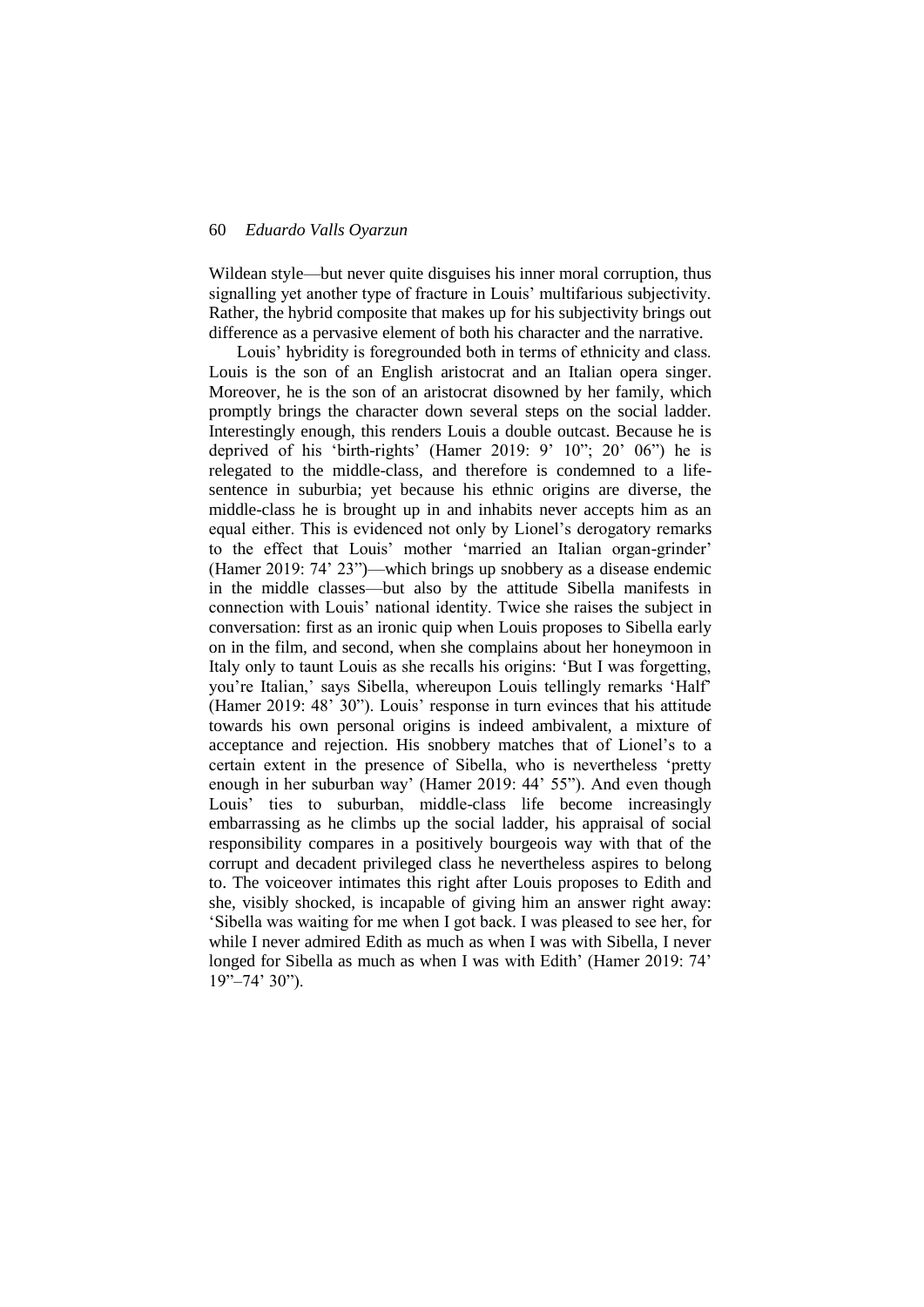Louis is torn between two worlds, taking part in them as enthusiastically as he rejects them both. Thus, neither Louis, the wouldbe-aristocrat-suburban-snob, nor Louis the sneerer of nobility anchors their character to a fixed identity. On the contrary, the film enacts the ongoing de-centring of identity, by bringing to the fore, in the dynamic of social identity-work, that there is always a difference at odds with the affirmation of a given identity.

The intimation of difference as a token for the fracture of the self points to trauma as the oblique structure of memory, and, ultimately, the film it informs. As Charles Barr rightly points out, *Kind Hearts and Coronets* is

[an] Oedipal story [...]. Simply by the shock of his entry into the world, Louis kills his father; he thereafter settles down into an exclusive loving relation with his mother. Lacking a father from this point, he can't work through the Oedipal conflict: the fact that the same actor, Dennis Price, plays this cut-off father helps us to see the death in terms of what happens within Louis, as if what has died is a part of himself, of his psyche (it also, of course shows us Louis's image of himself as married to his mother). (Barr 1998: 126–127)

The 'Oedipal story' not only functions as the structure through which the story progresses. It also reveals the symbolic work that enables the neo-Victorian negotiation of the 'self' in the story. The fragmented subjectivity that *Kind Hearts* comprises emerges from the killing of the father and the unresolved love for the mother. Both Edith and Sibella, for instance, reflect qualities reminiscent of Louis' mother. On the one hand, Edith epitomizes the noble spirit of righteousness aristocracy should be an example of. She quotes Tennyson to illustrate her preference of morals and honesty over birth-rights: 'Kind hearts are more than coronets / and simple faith than Norman blood' (Tennyson 2009: 103), thus hinting at a concept of nobility which lies far from the decadent and corrupt version the film actually enacts—the D'Ascoynes depicted by Louis at some point are 'monsters of arrogance and cruelty' (Hamer 2019: 20' 05"). Yet for all of Edith's virtues, as well as the laborious lengths Louis goes to in order to secure her affections, Louis tellingly brands her as a 'prig' (Hamer 2019: 34' 29"), thus suggesting only a part of Edith's character interests him, to wit, that which reminds Louis of his own mother. Sibella, on the other hand, is evocative of Louis' upbringing. Being the daughter of a 'professional man' (a doctor), Louis' mother 'relax[es] her objection' to his 'associating with the local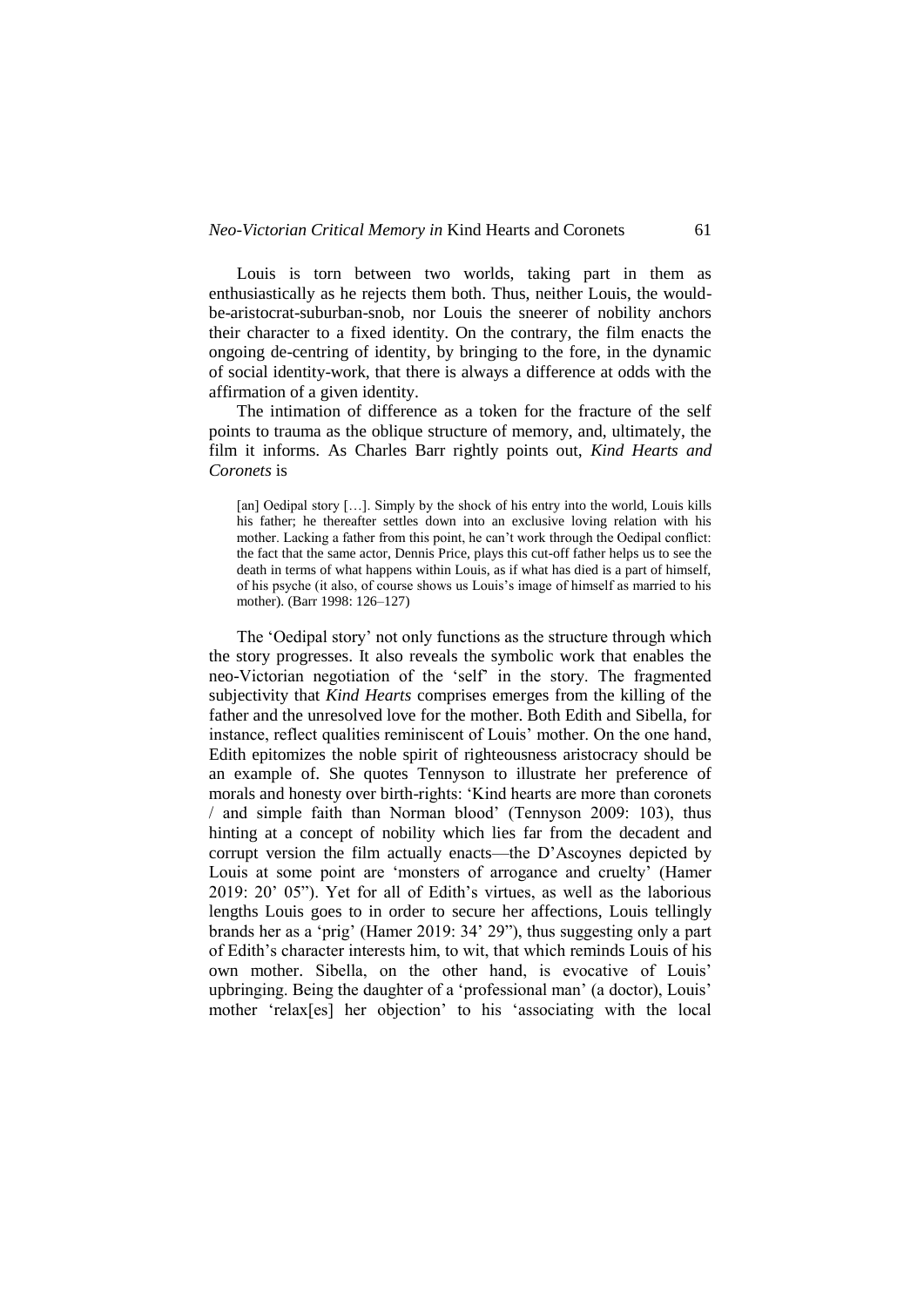children' (Hamer 2019: 10' 47"–10' 52"), so their relationship is effectively sanctioned by the mother. Even more to the point, by asking for Sibella's hand in marriage, after having sworn revenge on the D'Ascoynes, Louis would be effectively performing the fantasy of making a gentlewoman out of a suburban middle-class wife, i.e., vicariously restoring his mother to the place where she belongs.

But for all the transferences projected upon Edith and Sibella, the presence of the mother is nevertheless pervasive. For Barr, 'the mother is as important to *Kind Hearts* as to Citizen Kane: seen only briefly, but frequently recalled and psychologically central' (1998: 122). At various levels, Louis' mother is evocative of a past that has been wronged and calls for future restitution. The last wish of Louis' mother was to be buried in the family vault, at Chalfont castle, seat of the dukedom. Ethelred D'Ascoyne, the Duke, refused her wish, even scorning her, after her demise, on the grounds of her snobbish aspirations: 'People getting strange ideas these days. Had a fellow write to me not so long ago... wanted to bury his mother here from Tooting or somewhere. Start letting strangers in and the place will be full up. No room for us, eh?' (Hamer 2019: 42' 55"–43' 07"). Louis then 'privately promised him that he would make it my business to see there was room for him' (Hamer 2019: 43' 09–43' 12"). Indeed, the Duke is the only D'Ascoyne who learns about Louis' drive and motivations at the time of his death, Louis explicitly making a point of Ethelred not having granted Louis' mother her dying wish.

This is in keeping too with neo-Victorian fiction, oftentimes 'preoccupied with images of ghosts and metaphors of haunting, especially positioning the fictional text as a medium of the past' (Mitchell, 2010: 35). The 'ghost,' Kate Mitchell proceeds, 'signals […] the uncanny repetition of the past in the present' (2010: 35), for 'there is no distinction between past and present, inside and outside in a haunted subject or a haunted text' (Arias and Pulham 2009: xvii). As a result, 'haunted' neo-Victorian fictions bring home an oblique notion of 'indeterminacy and incompletion' (Mitchell 2010: 35) which informs its internal logic as well as its metafictional drive. Ultimately, Louis' mother lies behind the 'curse' of the family D'Ascoyne, as Lord Ascoyne D'Ascoyne distinctly, albeit somewhat trivially, points out in conversation with Louis (Hamer 2019: 60' 12"). The concept of the 'curse' resonates in the murder of Ethelred D'Ascoyne, as only then is it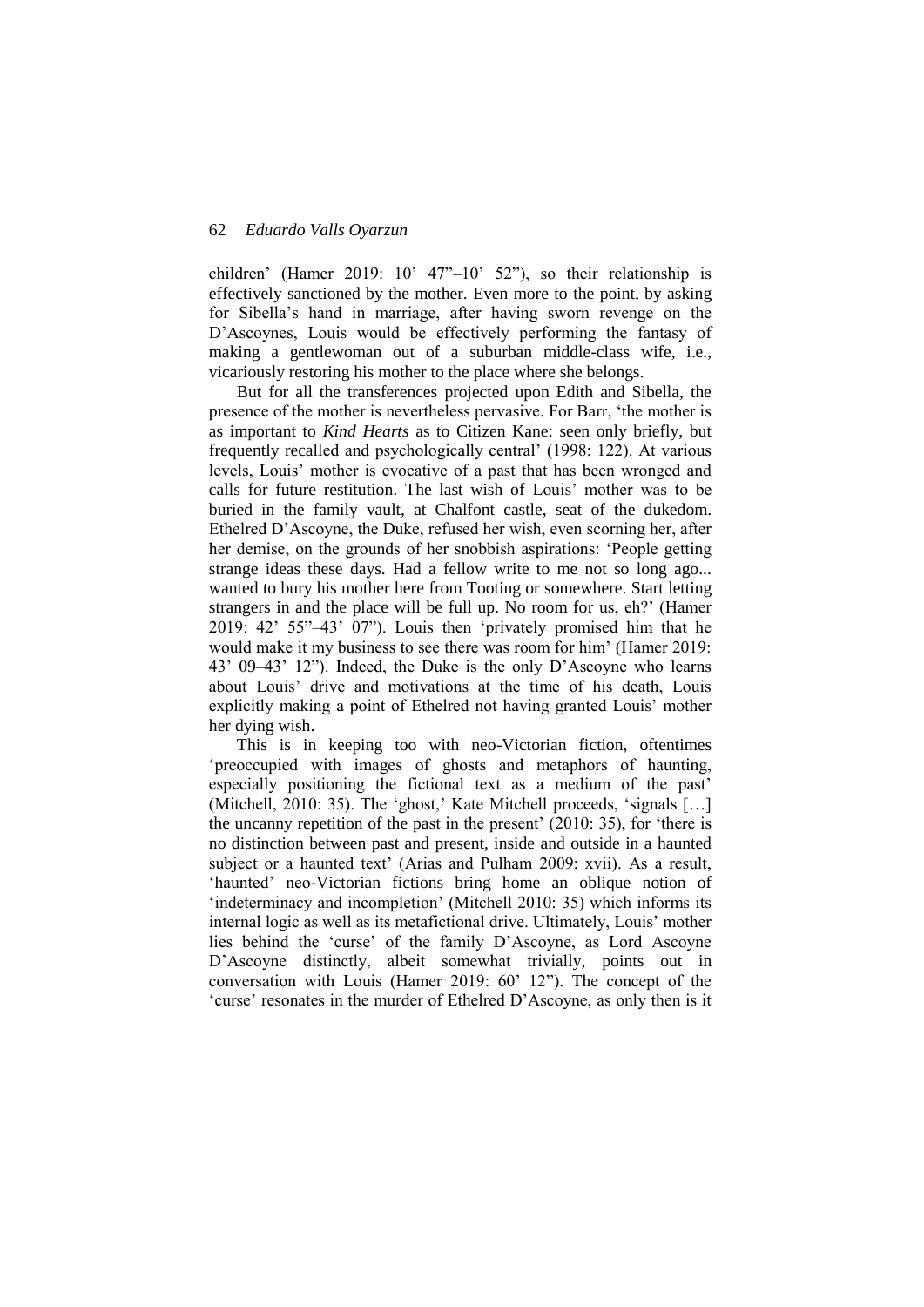made apparent to the head of the family, but it becomes obliquely present again at a different point in the story. A drunken Lionel desperately begs Louis for the restoration of his credit in the bank. Louis remains calmly adamant that he will not grant Lionel his request and only loses his temper when Lionel refers to his mother in derogatory terms (Hamer 2019: 74' 23").<sup>5</sup> It is quite telling that the statement is directly derogatory of his father and only indirectly of his mother, yet Louis retorts by slapping Lionel and swearing to not 'tolerate hearing my mother's name on your coarse tongue' (Hamer 2019: 74' 35"). If Louis' mother lies at the core of the curse of the D'Ascoynes, Louis, being a D'Ascoyne himself, paradoxically endures a peculiar strain of what is to all intents and purposes the same haunting, this time in the form of an obsessively unresolved Oedipal complex, which might be read in turn as the eternally recurring past, laden with intimations of 'indeterminacy and incompletion' (Mitchell 2010: 35).

In this context, the symbolic recurrence of the past acquires metafictional overtones. The 'incompletion and indeterminacy' are brought out in Louis' negotiation of his Oedipal complex, which Charles Barr links to the actual murders,

The same principle applies, less speculatively, to the D'Ascoyne relatives, all eight being incarnated by Alec Guinness, like a monstrous father-figure whose power is belatedly encountered as Louis emerges, mother-dominated, into manhood and who recurs with the same face, time after time, Hydra-like as if in his nightmare. (Barr 1998: 126–127)

Metafictionally, *Kind Hearts and Coronets* is a 'story of difference' told from a point of view of the hybrid identity taking over received notions of the Victorian self. This 'self' epitomizes the normative identity informed by traditional Victorianism and emblematized by the decadent D'Ascoyne family.<sup>6</sup> On a topical level, the revenge against the

1

 $5$  See above p. 60.

<sup>6</sup> See also, below, pp. 66–67. The type of 'self' or Victorian identity the film represents agrees, by and large, with the over-orderly, oppressive conception and reception—of Victorianism in the 20th century. In this way, *Kind Hearts* works somewhat akin to many costume dramas of the 1980s and 1990s, the 'success' of which, as Antonija Primorac points out, 'depends heavily on certain presumptions about the period becoming cultural memories that the audiences are expected to share and believe in.' These 'presumptions,' however, 'often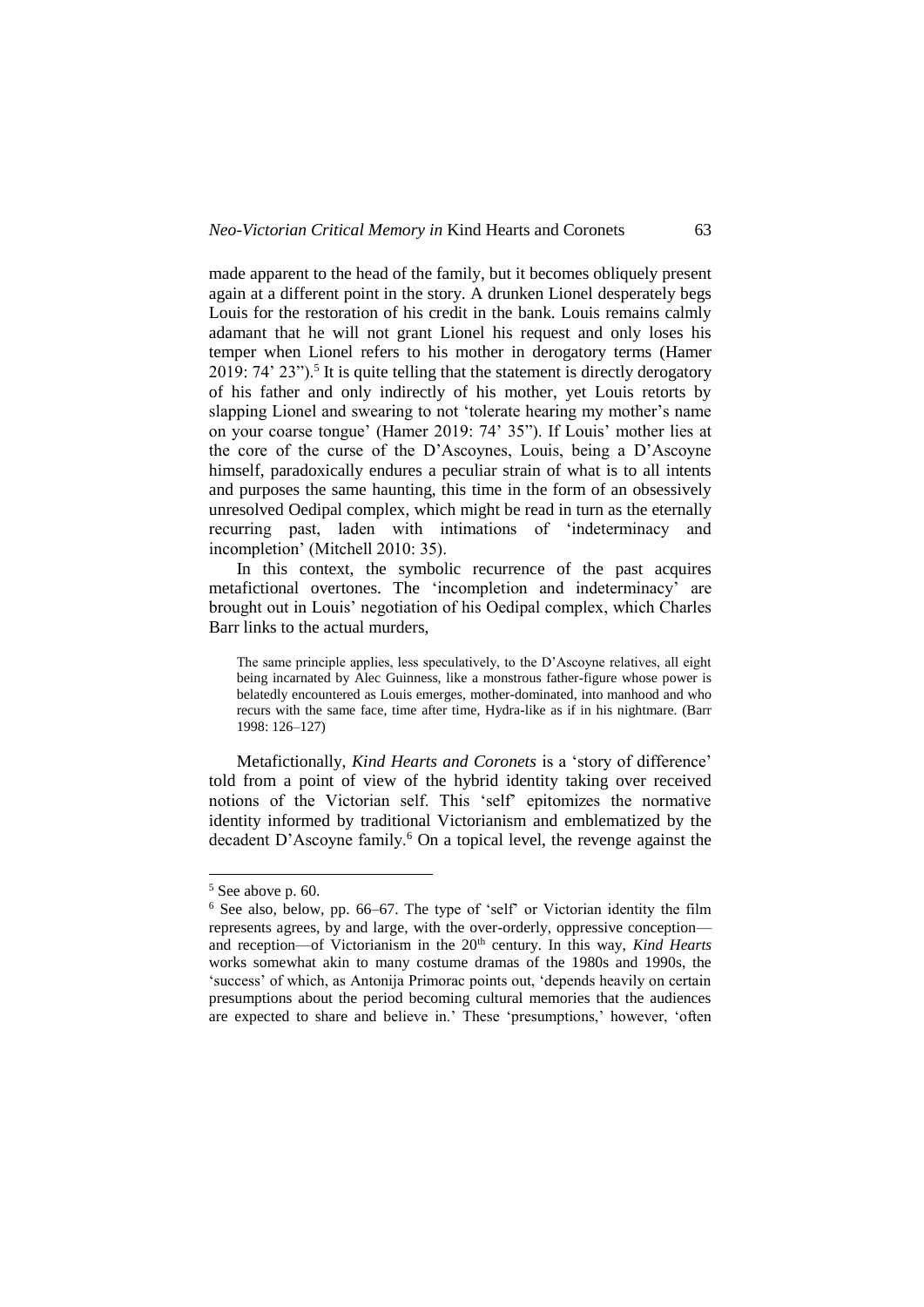1

'monstrous father figure' might be read as a token of the despondent classes raging against 'entrenched aristocratic privilege' (Richards 1997: 135). This is in keeping with the spirit of the studios. As Jeffrey Richards points out, 'given Ealing filmmakers' admitted allegiance to Labour, it is arguable that the early Ealing films (1947–1951) constitute a programmatic attack on the evils that Labour wished to eradicate' (1997: 135). However, Tim O'Sullivan contends

there is a way in which the films also appear to refuse or evacuate any (party) political dimensions, presenting themselves by contrast as a reiteration of timeless comic struggles between the old and the new and of deferential conformity pitted against resistance. (2012: 70)

In other words, on a more profound level, the film also sets the present self in negotiation with the 'old self,' or received notions of Victorian identity which

[consist] not so much of relics and ruins as of pervasive embodied/incarnate material traces structuring today's cultural institutions, political and socio-economic frameworks, and the landscapes, cityscapes and global spaces we inhabit—an integral part of the lived/living fabric of the present. (Kohlke 2010: 29)

Moral ('Kind Hearts') and ethical ('Coronets') issues are, too, part of the 'material traces' of Victorianism in the present context. And these particular traces are quite telling of the negotiation between Victorian past and (post-)modern present*.* The moral issue at the core of *Kind Hearts and Coronets* is that the punishment of crime paradoxically leads to moral confusion, as will be explained further below. The only figure resembling a moral centre in the film, as it has been suggested, is the character of Edith (Valerie Hobson). She sympathizes with Louis when he informs her about his mother's predicament with the D'Ascoyne family. Edith believes that 'the attitude of [her] husband's family has failed to move with the times' since 'they think too much of the rights of nobility and too little of its duties' (Hamer 2019: 35' 42") and, as mentioned previously, recalls Tennyson to characterize Louis' 'honesty' in disclosing his dislike of her husband's family. Edith's sympathetic tone contrasts with Sibella's opportunistic manoeuvres, marrying Lionel

rely on unquestioned tropes and stereotypes about the past which come to constitute cultural memories' and 'are taken as immutable, even when they invariably shift with time' (2018: 7).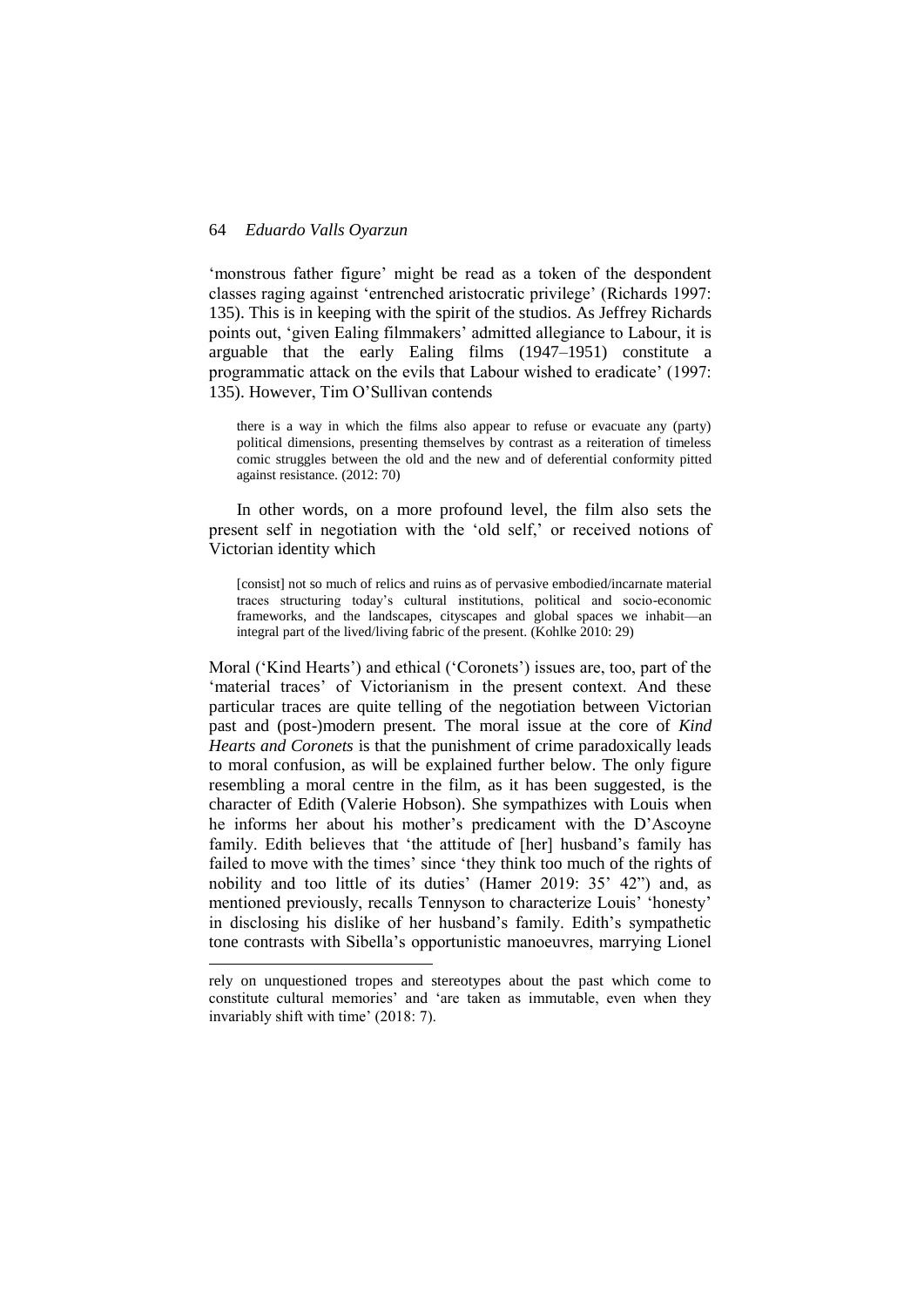to secure a comfortable future whilst having an affair with Louis to satisfy her sexual desires. Ultimately, she blackmails Louis into getting married to her after Lionel's demise. Even more to the point, Edith's virtue is so poorly rewarded for her marriage with Louis that the union could very well pass for a punishment. Indeed, not only does she marry the murderer of her husband—oblivious as she is of Louis' crimes—but she does it in the honest belief that he, Louis, is the most righteous man she has ever come across:

I wanted to publish irrevocably before the whole world my faith in his innocence. I wanted to show by my marriage that though he was led astray, as I believe, by that innate kindliness and courtesy of his which made it so hard for him to rebuff the advances of a woman, I nevertheless regard him as a man to whom I can happily entrust the remainder of my life. I am not alone in these opinions of him. My late husband, Henry, and his late uncle Ethelred, the 8th Duke, both unfortunately unable to testify today. These and other members of the D'Ascoyne family, had they been alive, would, I know, have echoed every word that I have said. (Hamer 2019: 93' 47"–94' 30")

Ealing comedies in the late 1940s and 1950s made a point of working in morally-charted territory. The studios' comedy blueprint very rarely—if at all—sustained fictions lacking in moral restitution. Stanley Holloway in *Passport to Pimlico* (1949), for instance, epitomizes the type of committed self-sacrifice aimed at promoting communal work for the reconstruction of post-war Britain. Joan Greenwood and Alec Guinness himself in *The Man in the White Suit* (1951) bespeak the same type of altruism, and staunchly stand by it despite political interests of both right and left. In *The Lavender Hill Mob* (1951), the crime is punished *deus-ex-machina*, but punished nonetheless, whereas Mrs Wilberforce's (Katie Johnson) moral resilience in *The Ladykillers* (1955) is such that it renders any attempt at breaking the law—divine or human—actually impossible.

*Kind Hearts and Coronets*, conversely, leaves much room for moral improvement. In the film, 'we move from the death cell to suburban Clapham,' Matthew Sweet expounds, 'to the country estate and the Riverside hotel without encountering anybody who will speak for decency or affirm the consensus values of post-war Britain' (2019: 8). The moral turpitude is so pervasive at every level of the social spectrum that it is hard to believe it works as an end in itself and not as yet another way to defer undisclosed levels of meaning. Indeed, reading *Kind Hearts*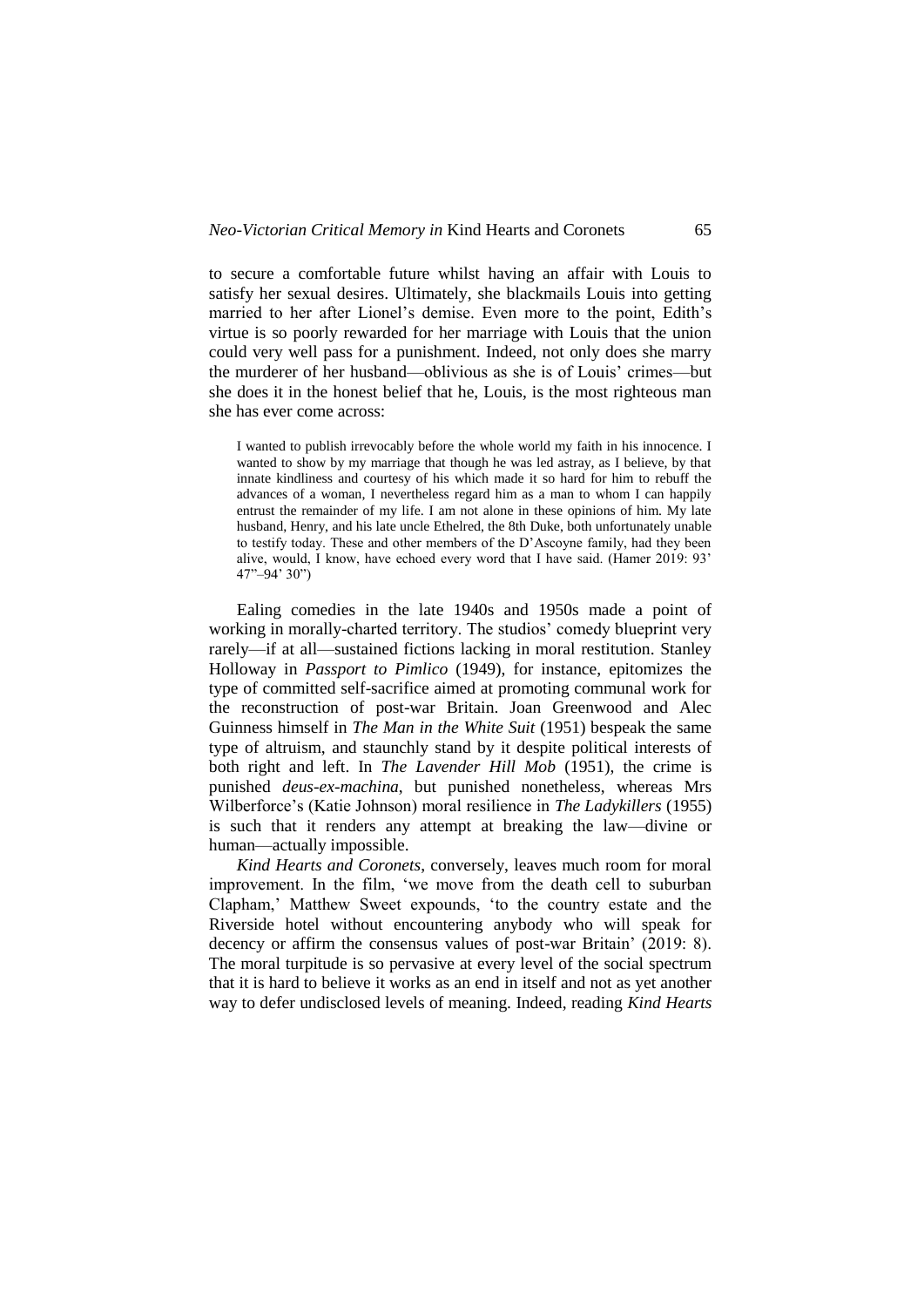1

with the moral blueprint of the Ealing comedy, the film ends quite unsatisfactorily. The ambiguous ending opens the possibility, on the one hand, of leaving Louis' crimes unpunished, and the moral beacon of the story punished for her own gullibility. On the other, Louis might, after all, be punished for the murders he committed, but if he does, it will be at the social cost of perpetuating the moral wrongdoings of the D'Ascoynes.<sup>7</sup> Either way, the bleak scenario at the end of the film is quite at odds with the moral drive that characterizes many Ealing comedies.<sup>8</sup>

The moral wrongdoings of the D'Ascoynes epitomize several received notions of Victorianism. And it is through these notions that the 'living fabric of the present' (Kohlke 2010: 29) can be rendered apparent. Re-writing Victoriana in the present context can hardly circumvent the way in which the Victorian period has been formerly received in the past, which is usually along two axes. On the one hand, the Victorian century can be formulated as an over-orderly social project designed to challenge the modern subject, who nevertheless manages to transcend the oppressive conditions of the 1800s and rebels against the said project at the turn of the century (Matthews 2010: 175–176). On the other, the Victorian century can be envisaged as a golden age of cosy political certainties that lead into a state of gloomy despair characterised by war, corruption and dehumanization (Matthews 2010: 177–179). Both visions have cropped up prominently at different points in the 20th century. Yet, however dystopian or utopian these ideas might be, whether they aim at setting the foundations of unstable modern and/or postmodern identities or at challenging them, the reception of Victorian culture has been consistent in construing Victorian ideology as a narrative of order, civilization (coded in the Empire), stability and dependability (Matthews 2010: 272–285; Valls Oyarzun 2017: 11).

<sup>7</sup> The film ends with a shot of Louis' memoirs resting on the table of his cell. He forgot to take the manuscript with him. The open ending of the film refuses to settle a particular moral stance, as opposed to the clear-cut morals of the American version of the film (see above, n. 3).

<sup>8</sup> Nevertheless, the moral ambiguity, which is key to the de-centralization of meaning in the film, characterizes other prominent Ealing films—the comedy *Whisky Galore* (1949) and the horror anthology *Dead of Night* (1945) are notable cases in point.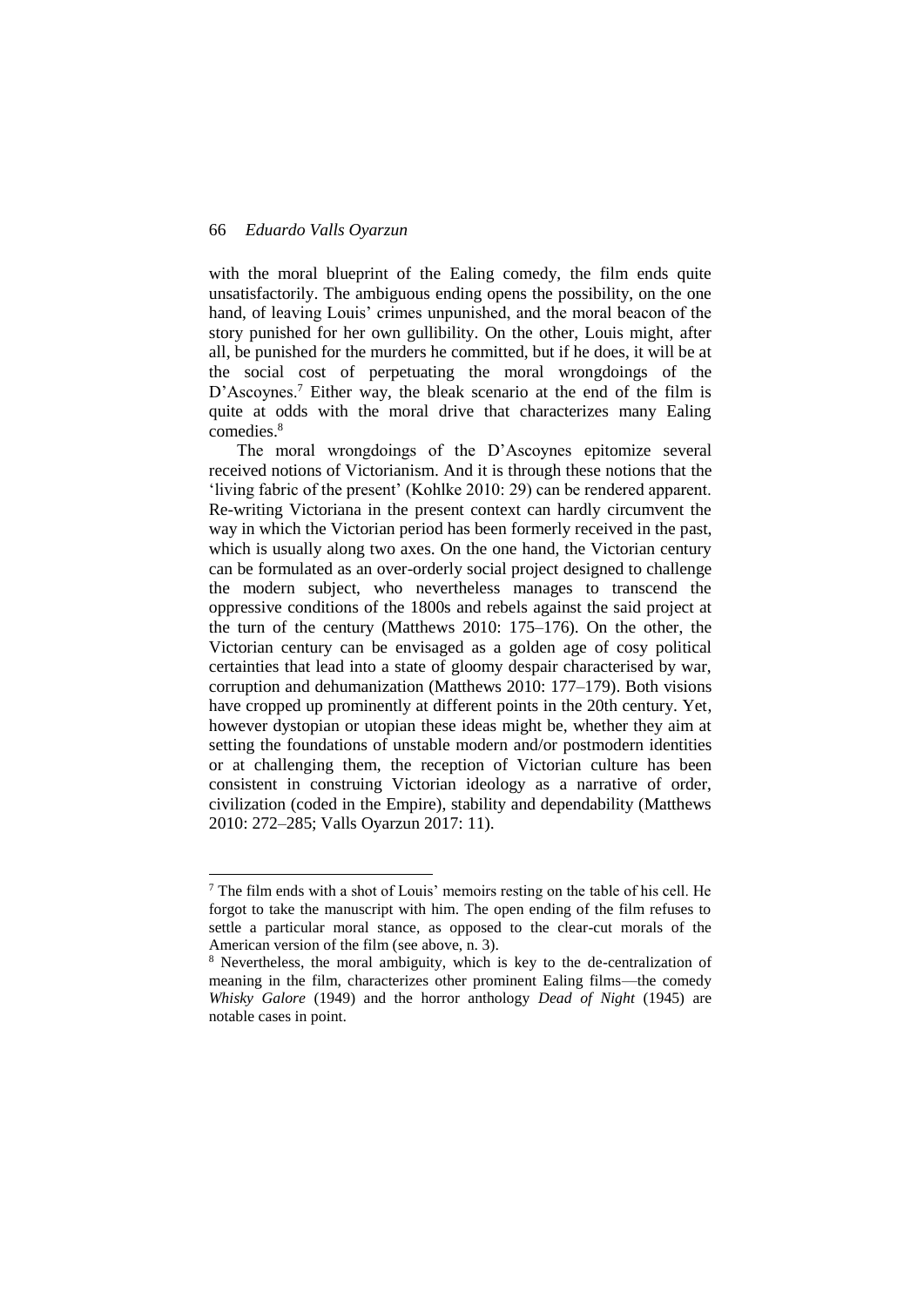The actual murders Louis commits foreground the Victorian indulgence or the decadence pertaining this narrative, i.e., the cultural discontent that pervades the late Victorian period (Valls Oyarzun 2017: 203–221), even as the D'Ascoyne family enforces ideas of normative Victorian identities. Mr Ascoyne D'Ascoyne dies with his mistress during a romantic sojourn in the countryside—Louis feeling 'sorry about the girl' but finding consolation in that 'she had presumably, during the weekend, already undergone a fate worse than death' (Hamer 2019: 26' 15"–26' 25"). Henry D'Ascoyne dies while visiting the shed where he drinks in secret. The Reverend D'Ascoyne, an out-and-out oaf, dies by poison, but the doctor assumes he died naturally from a heart-attack caused by his excessive drinking. The murders of Lady Agatha, Admiral D'Ascoyne and General D'Ascoyne are made out to look like the outcome of their incompetent ways of going about their business, thus debunking their public personas.<sup>9</sup> Finally, the murder of Ethelred D'Ascoyne—the Duke—as has been posited, brings out the cruelty and arrogance pertaining to both the family in general and the Duke in particular. By and large, the D'Ascoynes 'are not merely cruel fathers to this one individual, but caricatures of a whole patriarchal culture, of an aristocratic English arrogance' (Barr 1998: 128). The D'Ascoynes somehow epitomize a class that, paraphrasing the Reverend D'Ascoyne, 'has all the exuberance' of Victorianism but pretends to lack 'any of the concomitant crudities of [their] period' (Hamer 2019: 52' 19"–52' 28") even as they perform these almost to the letter. They are a class that have 'failed to move with the times' as Edith so eloquently puts it (Hamer 2019: 35' 45"), exhibiting an integrity that does not work outwards, towards the social body, but inwards, to sustain the family privileges, no matter the cost. However, Louis shares, at least in part, some of the arrogant and socially disruptive beliefs ingrained in the family—Barr, for instance, points out their common disdain for 'trade' (1998: 129). If the D'Ascoynes are then symbols of the oppressive, decadent condition of

-

<sup>&</sup>lt;sup>9</sup> The Admiral actually dies from his own ineptitude, not knowing the difference between port and starboard. Lady Agatha sets out on a reckless balloon trip, without learning how to navigate. The voiceover dismisses the murder comically with a couplet, 'shot an arrow in the air  $\ell$  she fell to earth in Berkeley square' (Hamer 2019: 57' 39"–57' 42"). The General, who was torturing his last victim with the umpteen rendition of his accomplishments in the colonial wars, dies from the explosion of a bomb Louis prepares in a jar of caviar.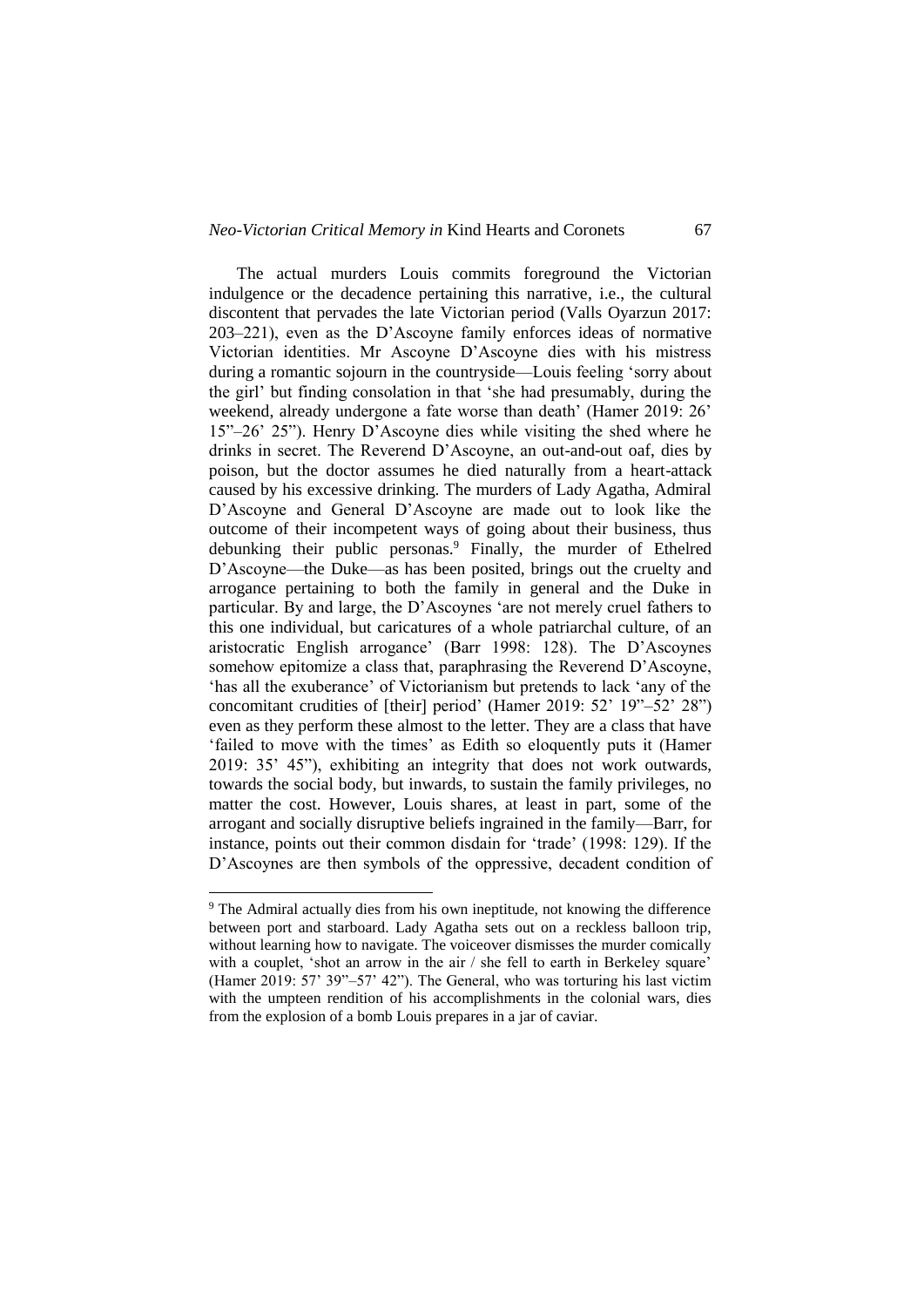1

the privileged classes and morals of the 1800s (i.e., the Victorian self), so is Louis as a token of the present torn subjectivity, $10$  proving right the actualization of Victoriana, metafictionally, as, again, 'an integral part of the lived/living fabric of the present' (Kohlke 2010: 29).

The moral subtext of the film thereby enforces a new level of meaning, as a token for the negotiation between present subjectivity and Victorian identity. The murders effectively bring about, from a metafictional viewpoint, the complex interplay between the modern—or postmodern—broken subject and an identity that relentlessly refuses to admit the impossibility of its purported integrity, that is, its completeness, stability and dependability. The (black) comedic flair of the film naturally highlights this interplay. Neo-Victorian 'humorous' negotiations between past and present subjectivities, Marie-Luise Kohlke and Christian Gutleben argue, rely 'on both superiority and incongruity' (2017: 8). The film enacts the said superiority, as well as the incongruity this superiority brings about, to the letter, for whilst the viewer experiences a first-hand 'positive, liberating and ethical reading' that eschews 'outmoded attitudes and now unacceptable prejudices' (2017: 3, 12), Louis' stance serves as a constant reminder that the modern subject is liable, and oftentimes guilty of making the same cultural misjudgements the Victorians were capable of. Indeed, 'in passing humorous judgment on the period,' Kohlke and Gutleben affirm, 'neo-Victorian artists and audiences risk adopting a comparable arrogant attitude of "we are better/we know better." Neo-Victorian humour thus lays itself open to the charge of what Matthew Sweet terms a strategic dismissive "misreading" of the Victorians' (2012: 8). The film becomes self-reflective on this issue, since it emblematizes a stance which renders the superior modern subject (Louis) as both acceptable and objectionable. In other words, even as Louis, as embodiment of the present self, attempts to literally efface the Victorian forefathers, he too affirms that part of his own subjectivity is still informed by the same purportedly affixed subject he rages against. All in all, the rewriting of

<sup>&</sup>lt;sup>10</sup> In the character of Louis, the film boasts a torn subject, impossible to pin down in terms of transcendence, essence, fixed identity or clear-cut, welldefined moral, ethical or political values. This constitutes the idea of the (post-)modern subject in the discussion. The emphasis the film puts on the ongoing, constant rewrite of the subject underpins the prefix 'post-' before 'modern'. See also, below, n. 14.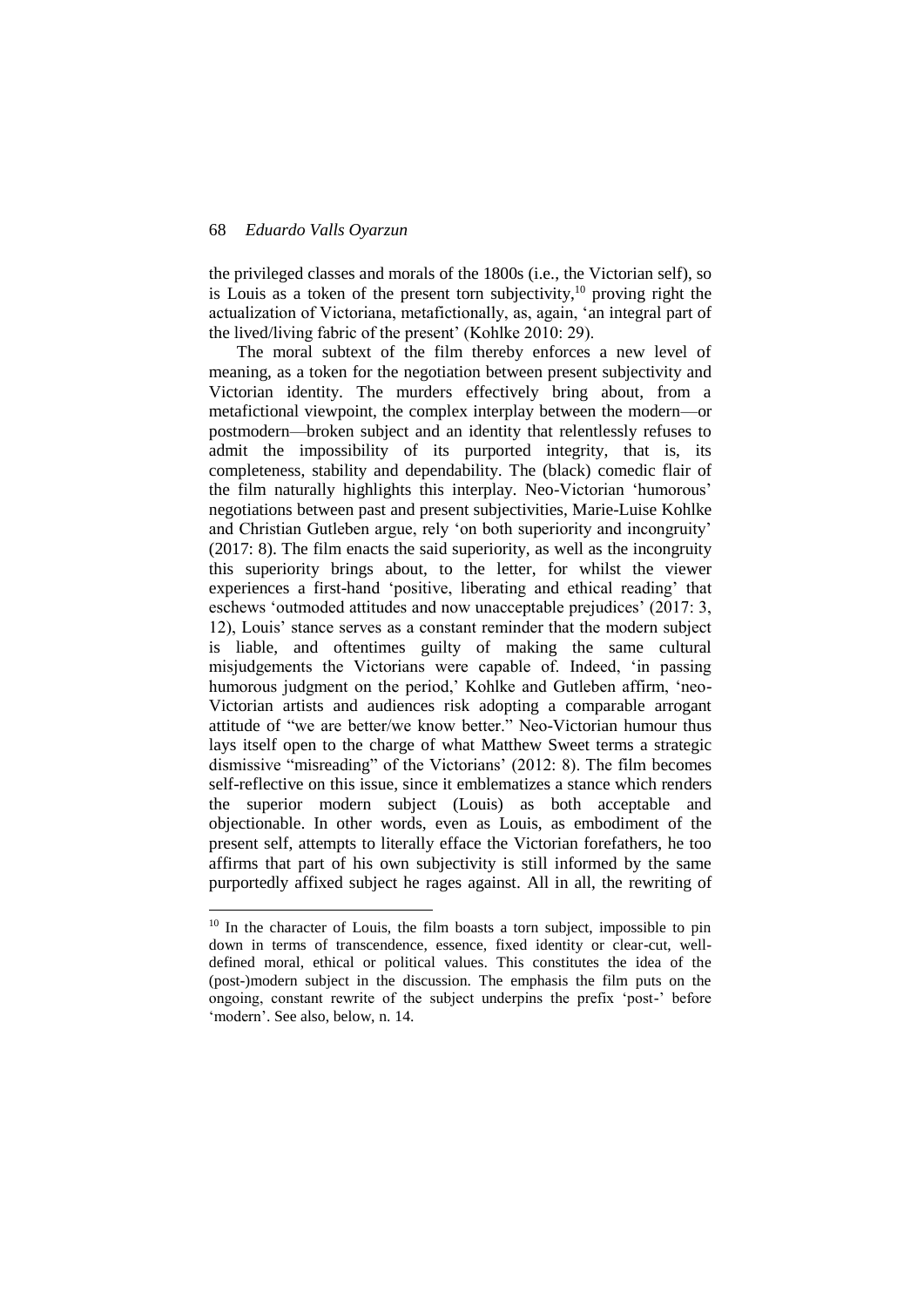the Victorian self manages, paradoxically, to actualize, in part, the said self.

The interplay between past and present informs the neo-Victorian spirit *avant-la-lettre* of the film. '*Kind Hearts and Coronets*' is, indeed, 'the vehicle for a much more conflicted attitude to the past' (Sweet 2019: 13). Re-plotting the Victorian past as a new memory, as a 'process' of recollection informing the present, involves killing a part of the said Victorian past and tearing it up in the context of trauma.<sup>11</sup> Indeed, as Matthew Sweet suggests, the film seems caught 'between yearning and disgust for the lost world of frock coats, aspidistras, and ladies' hats piled with roses, daffodils, mimosa, narcissi, grapes, cherries, corn, butterflies and stuffed birds' (2019: 13–14). Sweet cannot quite pin down the precise tenet outlining the space in-between that 'yearning and disgust' (2019: 13) other than linking the Victorian and Edwardian past with post-war Britain and its revamp of Britishness. Unwittingly though, he points out the signposts charting the neo-Victorian territory the film brazenly inhabits.

The aforementioned 'yearning' refers to nostalgia, which the neo-Victorian project acknowledges as a truly 'affective mode of memory which' in effect 'constitutes a cultural force in its own right' (Enderwitz and Feldmann, 52). For Rosa Karl, it is the propellant of 'our identity work' (2010: 47). Nostalgia in this context, Karl argues, 'attempts to possess a revised version of history and/or literature via a narration that transforms it into personal experience' (2010: 47). This is particularly true when considering Ealing Studios' capitalization of nostalgia as a

-

<sup>11</sup> This means not so much the recovery of memories rather than the *production* of memories in themselves, particularly when the rewriting of Victoriana occurs on screen, as is the case with *Kind Hearts and Coronets*. Antonija Primorac, for instance, looks 'at neo-Victorianism on screen as a generative phenomenon that adapts and absorbs aspects of what is understood as Victoriana, creating along the way a neo-Victorian imaginarium that enables a sensory immersion in a fantasy of the past' (2018: 12). This 'imaginarium' involves 'a dynamic and generative (creative) process that builds on preceding adaptations […] as an evolving compendium of the said generated images' (2018: 12). On a metacultural level, this accounts for trauma in the form of a constant and unavoidable rewrite of the images pertaining to the said 'imaginarium.' Or, in other words, the rewriting of Victoriana, much like the way in which Louis' torn subjectivity unfolds, implies both affirming and effacing the signs which informs it [i.e., Victoriana].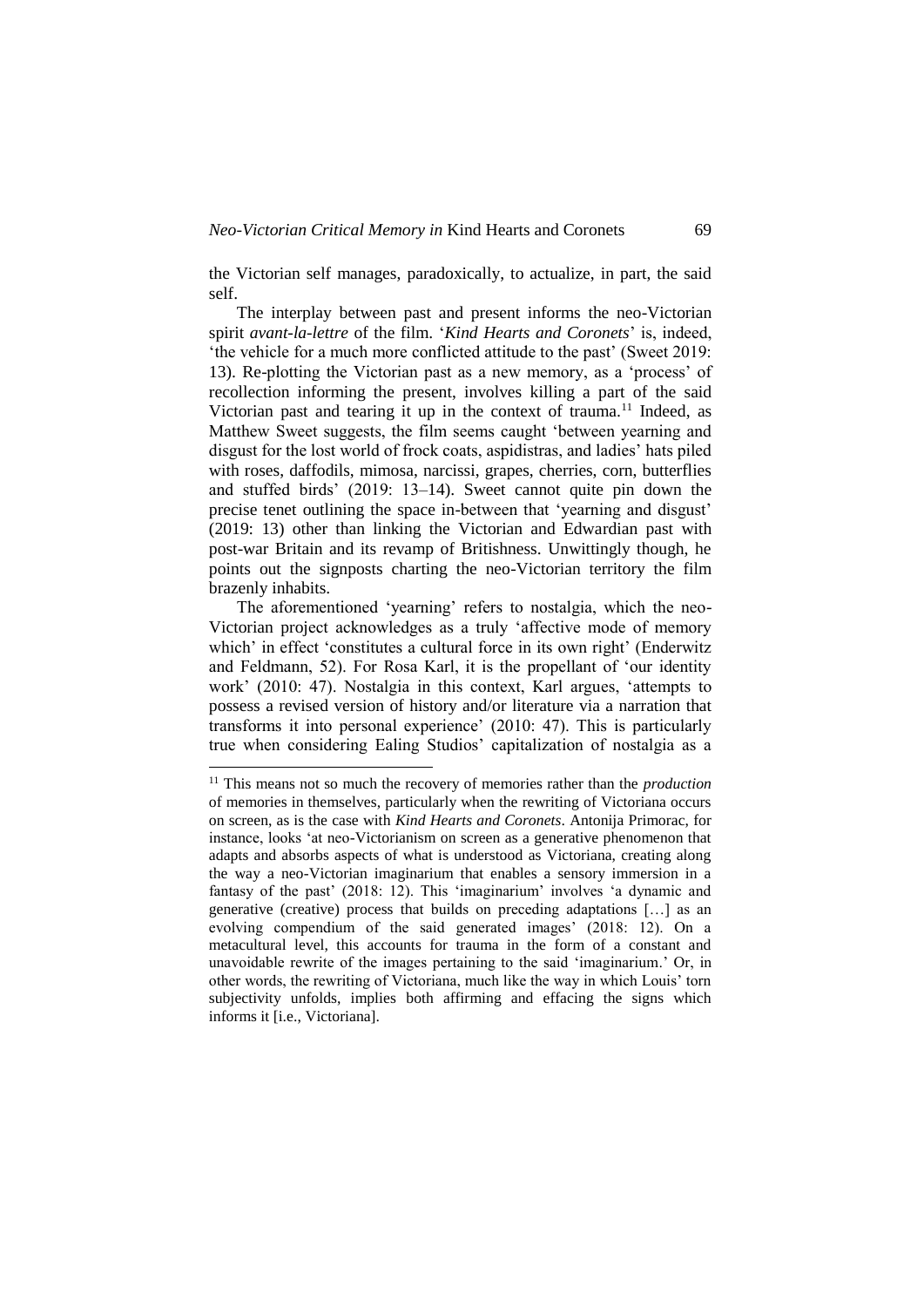1

driving narrative force. Ealing comedies are nostalgic discourses about long-gone British identities recast in the present. They actualized a commodified fantasy of what George Eliot aptly called, in *Silas Marner*, 'merry England' (2017: 4), or, in its 1950s version, 'idealised' communities 'where small-timers invariably thwart big, bad bureaucrats' (representative of corrupt, largely urban, depersonalized societies) 'and where tolerance, humour and benevolence rule […]. Their celebration of community, consensus and mild but loveable eccentricity' (Macnab 2011) points both backwards, to a golden age of collective certainties, largely informed by Victorian ethics, as well as forwards, by becoming a recurring re-enactment of the said certainties. The comedic output of Ealing Studios, even at its most biting—as is the case in *Kind Hearts* consistently positions nostalgia centre-stage in the cinematic discourse, up to a point at which virtually every comedy Ealing Studios made accounts for either trusting affirmation or critical re-assessment of nostalgia in the context of our 'identity work.'<sup>12</sup>

*Kind Hearts and Coronets* belongs to the second type. Nostalgia in *Kind Hearts* conveys a staunch longing for an orderly world, a place ripe for moral certainties, social hierarchy and clear-cut ethical values the present, private 'self' pines for, if only to subvert it. Yet *Kind Hearts and Coronets* not so much upends nostalgia, as articulates its repressive side while affirming its life-enhancing values. The film sits somewhere between Edith's worship of her husband after his death and Louis' pragmatic—albeit mischievously sycophantic—attitude toward the D'Ascoyne widow.

EDITH: [Henry's chair] hasn't been used since that day. Nothing of his. Everything is just as he left it, his writing desk, his clothes. I cannot bear that it should be otherwise.

<sup>12</sup> The nostalgic trait in *Kind Hearts* cannot be undermined on the basis of Louis' destructive attitude towards the past. In cultural terms, Louis' murderous feat falls into the category of what Janelle L. Wilson labels as 'negative nostalgia' (2005: 27). This is not nostalgia *per se*, but a set of 'negative events' which triggers a nostalgic feeling for the positive features these events eventually spawned, such as the sense of 'community' engendered by the Great Depression (Wilson 2005: 27) or, as is the case in *Kind Hearts*, the affirmation of personal identity embedded in Louis' desire for the restitution of his mother's family rights.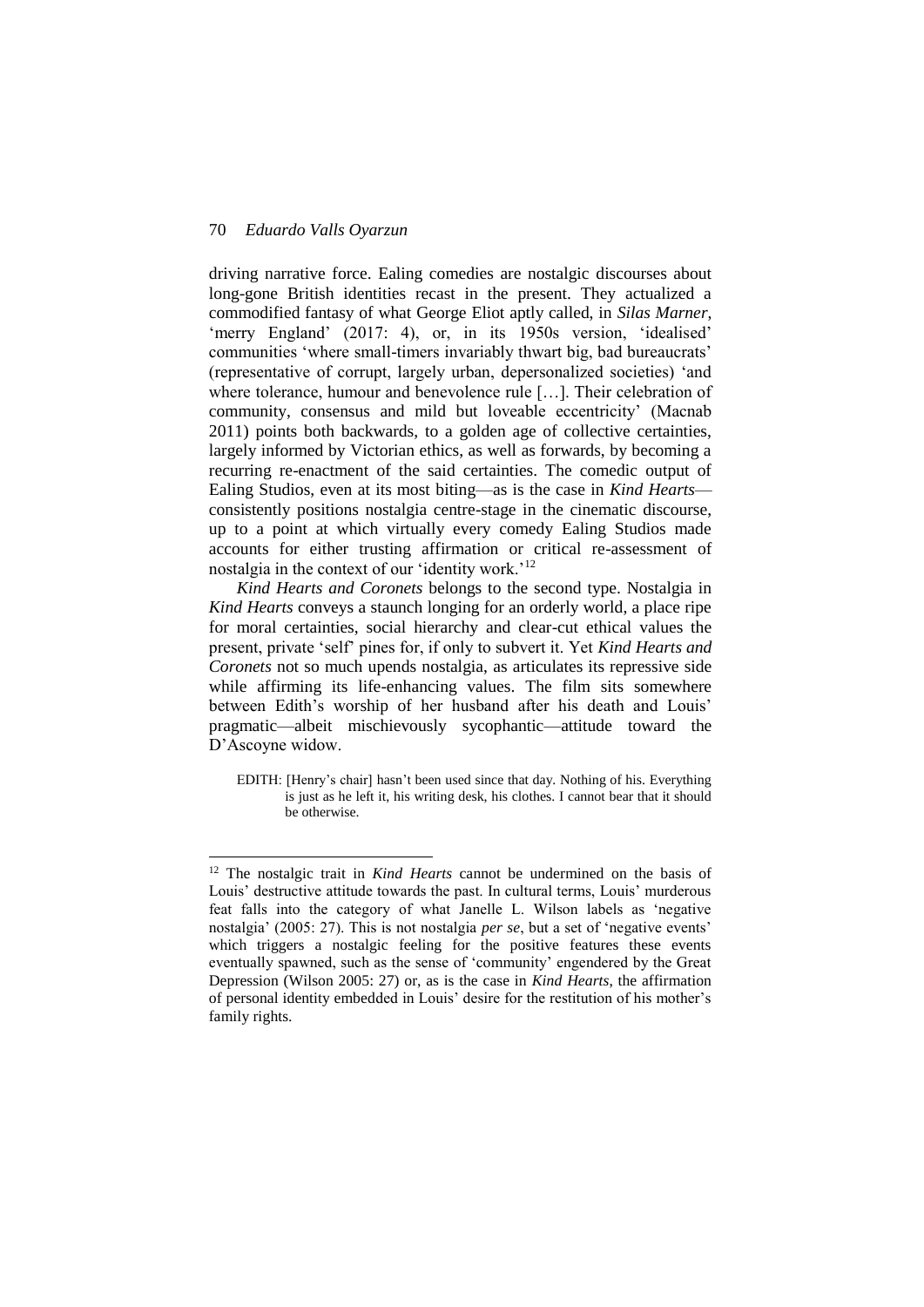-

For Louis, a nostalgia-fed present is destructive in itself. The house is not meant to be a 'shrine,' a Miss Havisham-like, frozen-dead memento of the past, but a present, living and organic space. This does not mean, however, the house should be demolished altogether, but rather remodelled and refurbished, with him in it! Carrying the metaphor to its natural conclusion, the past houses the present even as the story of difference enforced in neo-Victorian fiction takes care of recasting its interior.<sup>13</sup> Typically, the process of refurbishing involves some tearing down, some violence, a critical engagement that is made present through

LOUIS: You want this house to be a shrine. You're wrong. Shrines are not meant to house the living. I have always respected you—your principles, your courage—above any woman I've ever met. It is your duty to yourself and to Henry even—to live again in the present, in the future. (Hamer 2019: 62' 34"-63' 12")

 $13$  The neo-Victorian re-negotiation of the past with the actual present is somewhat reinforced, albeit obliquely, in the flashback that informs the narrative. Matthew Sweet makes a point of the film longing to kill something 'in the Edwardian past' (2019: 15). Not that it matters in terms of time-frame for the purposes of this essay, but neo-Victorian studies consistently include the Edwardian decade. More often than not, critics in the neo-Victorian fold advocate for a 'flexible definition of the neo-Victorian,' and/or somewhat argue for 'the historical reference point of the *long nineteenth century*, which includes Jane Austen' and, one should add, the Edwardian decade in full (Boehm-Schnitker and Gruss 2010: 16, my emphasis; see also Karl 2010). This is even more pertinent in the case of *Kind Hearts and Coronets*, since the Edwardian decade plays out as a manifestation of the pivotal change to cultural modernity—that is, cultural present—in Britain in connection to the Victorian past. (Interestingly enough, the source novel of the film, *Israel Rank: The Autobiography of a Criminal* (1907) was indeed a product of the Edwardian decade). The present in the film is Edwardian (the execution is set for 3 August 1902), yet the distinction between late-Victorian and Edwardian fades away in the subjective time-line that encompasses Louis' predicaments: A portrait of Queen Victoria hangs prominently, high above on the wall of Louis' classroom, when he was a child, the death of the old Queen possibly taking place sometime between Louis' last murder and Lionel's suicide—as befitting the somewhat dream-like time of the film, it is never specified. Discussing whether the film is (neo-)Edwardian or neo-Victorian is truly absurd, since it plays both periods against each other for maximum effect: the Edwardian present rages against the Victorian past even as it takes control of the said-past. This of course mirrors, to great lengths, the philosophy underlying the neo-Victorian project.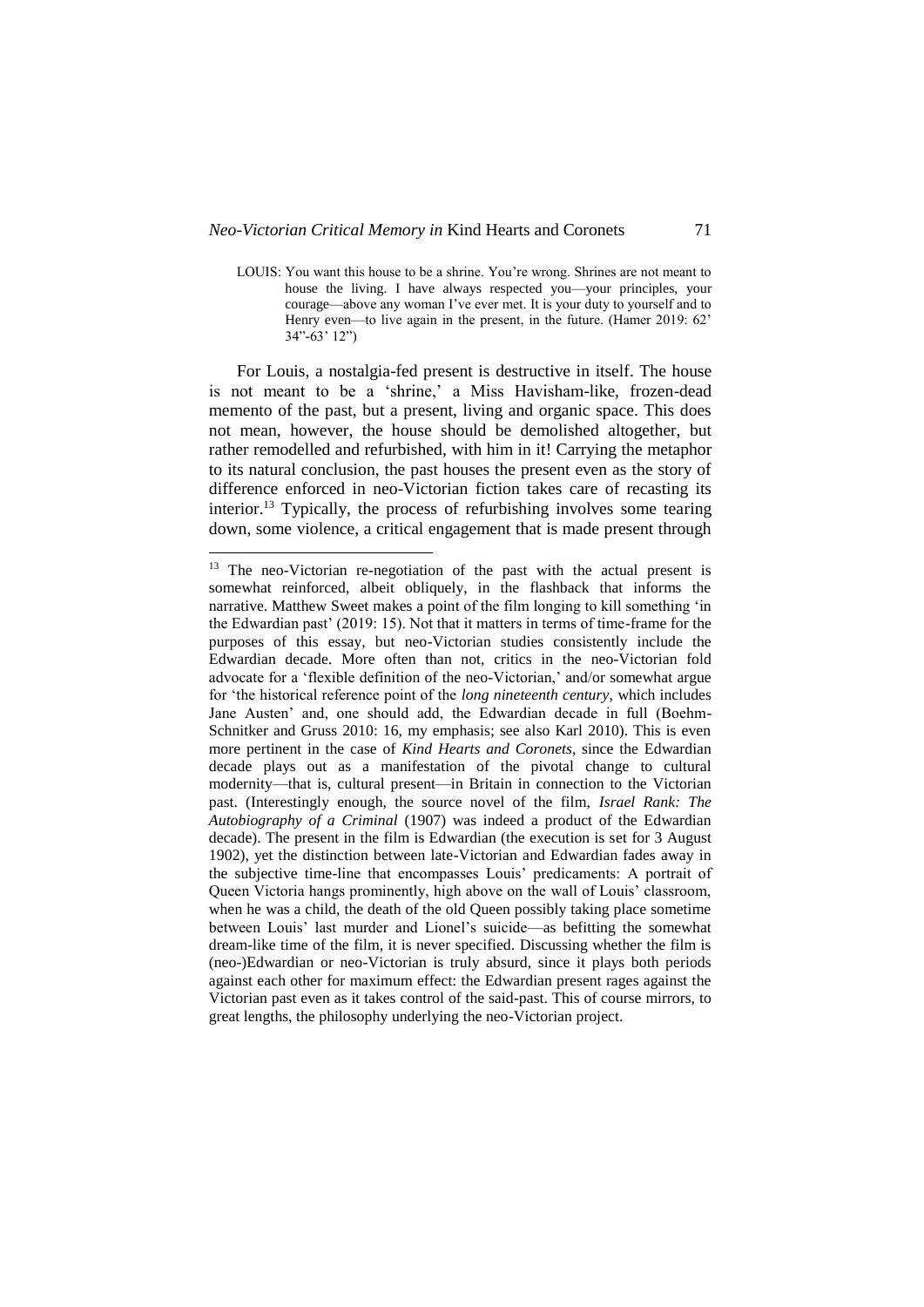a conduit informed by nostalgia as a blueprint of cultural memory. Thus the film prefigures—and already articulates!—the neo-Victorian debate on the 'dichotomisation of nostalgia and critical engagement' (Mitchell 2010: 5)—i.e., self-reflexivity—as possible different drives behind the rewriting of Victoriana:

Undoubtedly, individual texts engage the nostalgic moment in their process of reaching back to the past, in the sense that they invoke affect as a means toward historical recollection. However, this does not preclude sustained, critical engagement with the past. Moreover, nostalgia might be productive, giving voice to the desire for cultural memory to which [neo-Victorian texts] bear witness. (Mitchell 2010: 5)

Accordingly, the film does not shy away from the consequences of negotiating nostalgia and memory. The torn subjectivity the film enforces seeks retribution from the Victorians, even as it aspires to become one itself. It also asserts the impossibility of doing so, not only in terms of duty and morals, but also to the extent wherein the self cannot overcome its torn nature. This of course reflects, in its own way, the cultural embodiment of trauma the film hints at. The interaction with Victoriana involves de-structuring a substantial part of its discourse in order to re-write the historical mode and recast it as personal disjointed memory, which nevertheless contributes the individual and differential story the Victorian narrative lacks memory of.

The interplay between Grand History or Grand Narrative and personal memoir, between the D'Ascoynes and Louis, accounts for the nature of the film as 'critical memory,' as it were:

What we're left with, the shot Hamer signs off with, is simply matching the final words, the image of [Louis'] memoirs: in effect, the image of the film itself, since these memoirs, prologue and epilogue apart, constitute the film. To the question of how we finally take it all, what we make of it, the answer we are left with is this: the memoirs, the film, the total artifact. The memoir is the message, the meaning *is* the film. (Barr 1998: 130)

The self-reflective nature of the ending—and retrospectively of the entire film—foregrounds the elusiveness of meaning in connection with memory. Just as 'Louis'' final 'stance' (Barr 1998: 130) at the end of the film is virtually impossible to pin down, just as his torn subjectivity remains a 'set' of unresolved 'tensions' (Barr 1998: 130), the film allocates meaning in its nature as a process of re-writing Victoriana.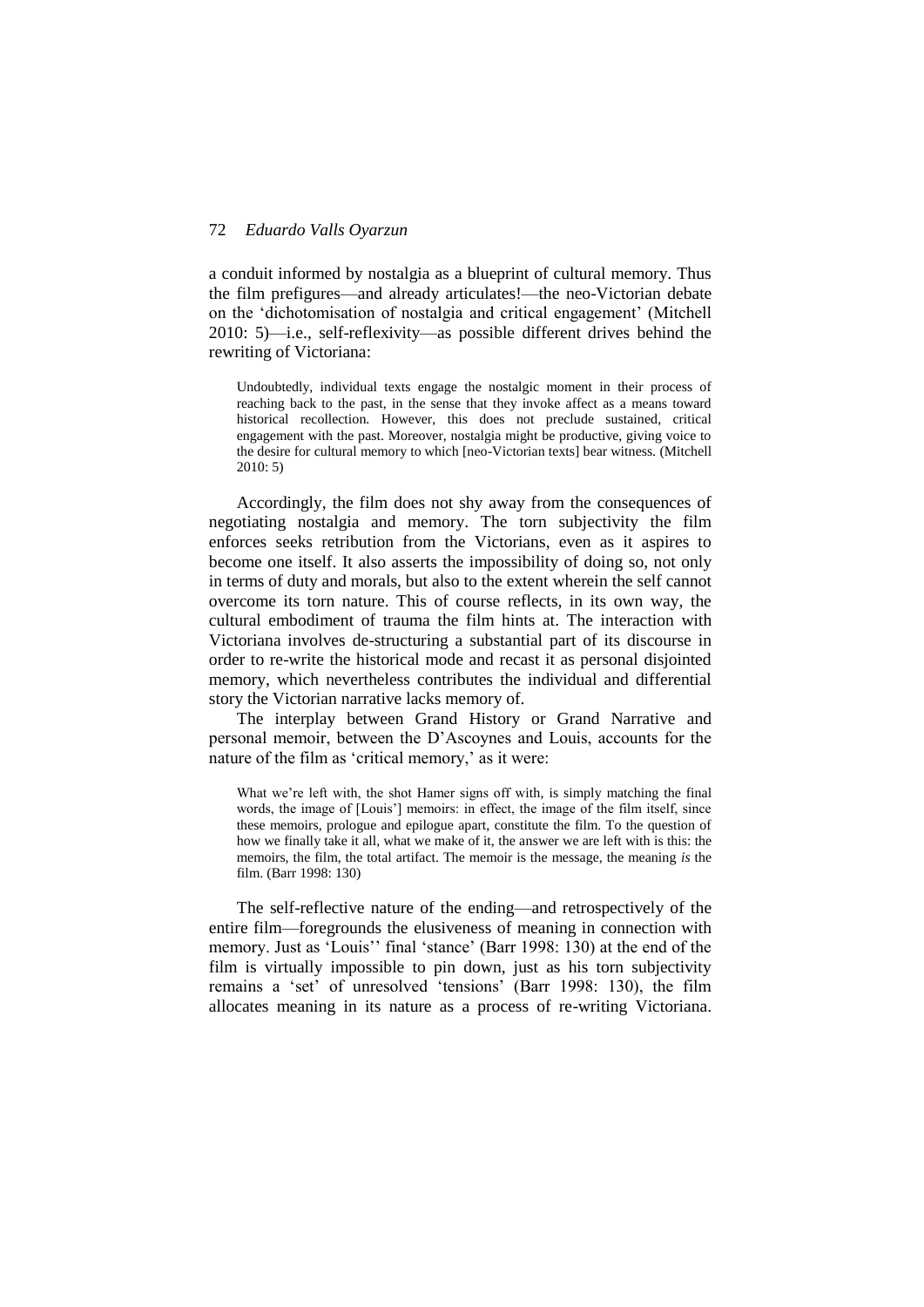Metafictionally, *Kind Hearts* defers its meaning from Victorian closure to an ongoing and insoluble negotiation of the affixed certainties, values (and their representation) that the subject pines for but actively undermines through memory.<sup>14</sup> Much as Louis murders the D'Ascoynes in almost surreal, dream-like time and fashion, neo-Victorian memory unavoidably helps kill Victorian certitudes by constantly making them present and, in so doing, debunking their nature as certitudes. Memory thus turns critical, insofar as it underlies its own structure of transformative process, a sort of endless 'differentiator' (Deleuze 2013: 143) that both affirms the Victorian past as part of our present and negates it as either moral, ethical or dialectical closure (or combinations of the three). The interpretation of the 'message'—to use Barr's phrasing—does not finish, nor is completed in any way whatsoever. Rather it ceases once the film has presented itself, not so much as 'meaning' but as a critical negotiation of meaning, bound to play upon the elusiveness of the process over and over again.

Ultimately, 'critical memory' is *Kind Hearts and Coronets*' major contribution to neo-Victorian culture as well as its calling card as a neo-Victorian film *avant-la-lettre*. The critical element in neo-Victorian fiction focuses on reading the desire underpinning a variety of texts that 'offer themselves as memory' (Mitchell 2010: 32), 'not simply communicat[ing] or transmit[ting], but actively shap[ing] it' (Mitchell 2010: 34). Neo-Victorian fiction, in other words, encompasses texts that self-reflectively—or by way of 'immersion,' as Nadine Boehm-Schnitker and Susanne Gruss argue (2010: 5)—ponder the 'neo-' element in neo-Victorian aesthetics, for a text to play out as neo-Victorian arguably must 'be self-consciously engaged with the act of (re)interpretation, (re)discovery and (re)vision concerning the Victorians' (Heilmann and Llewellyn 2010: 4). *Kind Hearts and Coronets*' self-reflective, openended narrative not only sets out to 'communicate memory' (Mitchell 2010: 32) but also to actively rewrite both the Victorian self and the way to constitute it. It informs the neo-Victorian project as a critical, selective

1

<sup>&</sup>lt;sup>14</sup> This alone would qualify *Kind Hearts and Coronets* as an early example of postmodern text. The film asserts a modern torn subjectivity, but rather than affirming it as the essence or identity of modernity—as opposed to the stable Victorian self—it continually defers the possibility of meaning. It is the process of rewriting, not the object of the rewrite that the film seems to privilege overall. See also, above, n. 10.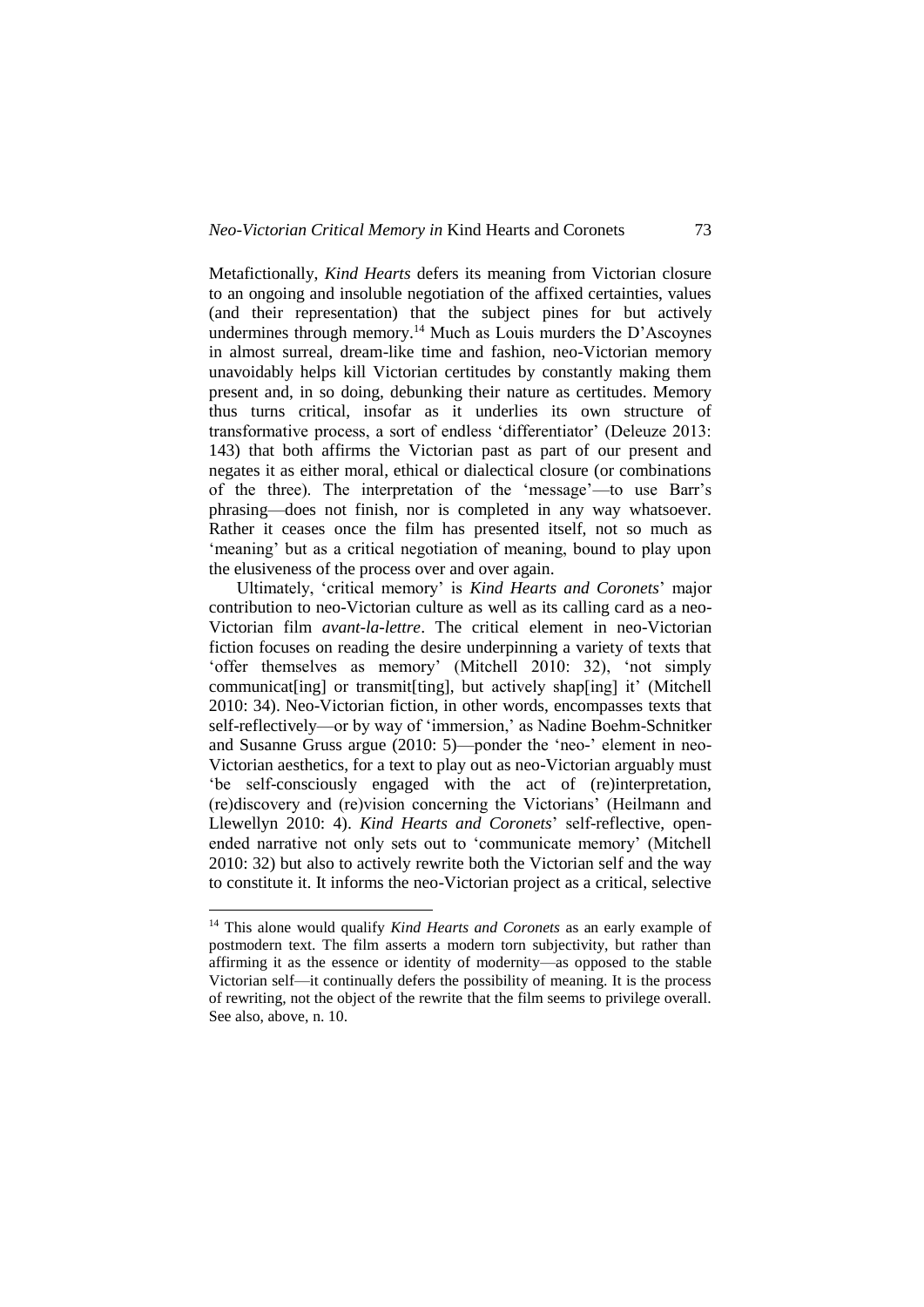ongoing revaluation of Victoriana, the constantly deferred meaning of which eschews dialectical closure (i.e., identity certitudes) and allows the individual story of difference to take centre-stage. It recasts the project as a critical conduit to actualize the Victorian self, both through transformative killing and the celebration thereof.

### *References*

- Arias, Rosario, and Patricia Pulham. (Eds.). 2009. *Haunting and spectrality in Neo-Victorian fiction: Possessing the past*. London: Palgrave.
- Barr, Charles. 1998 (1977). *Ealing studios: A movie book*. Los Angeles and Berkeley: University of Berkeley Press.
- Boehm-Schnitker, Nadine, and Susanne Gruss. (Eds.). 2010. *Neo-Victorian literature and culture: Immersions and revisitations*. London and New York: Routledge.
- Cavalcanti, Alberto, Charles Crichton, Robert Hamer, and Basil Dearden dirs. 2006 (1945). *Dead of night*. UK: Ealing Studios and Studiocanal.
- Cornelius, Henry. (Dir.). 2019 (1949). *Passport to Pimlico*. UK: Ealing Studios and Studiocanal.
- Crichton, Charles. (Dir.). 2011 (1951). *The Lavender Hill Mob*. UK: Ealing Studios and Studiocanal.
- De Bolle, Leen. 2010. Deleuze's passive synthesis of time and the dissolved self. In *Deleuze and psychoanalysis: Philosophical essays on Deleuze's debate with psychoanalysis*, edited by Leen De Bolle, 131–156. Leuven: Leuven University Press.
- Deleuze, Gilles. 2013 (1968). *Difference and repetition*. Translated by Paul Patton. London and New York: Bloomsbury.
- Eliot, George. 2017 (1878). *Silas Marner*. Oxford: Oxford University Press.
- Enderwitz, Anne, and Doris Feldmann. 2010. Nostalgia and material culture: Presenting the past in *Cranford*. In *Neo-Victorian literature and culture*, edited by Nadine Boehm-Schnitker, and Susanne Gruss, 51–63. London and New York: Routledge.
- Hamer, Robert. (Dir.). 2019 (1949). *Kind hearts and coronets*. UK: Ealing Studios, BFI Institute and Studiocanal.
- Heilmann, Ann, and Mark Llewellyn. 2010. *Neo-Victorianism. The Victorians in the twenty-first century, 1999*–*2009*. London: Palgrave.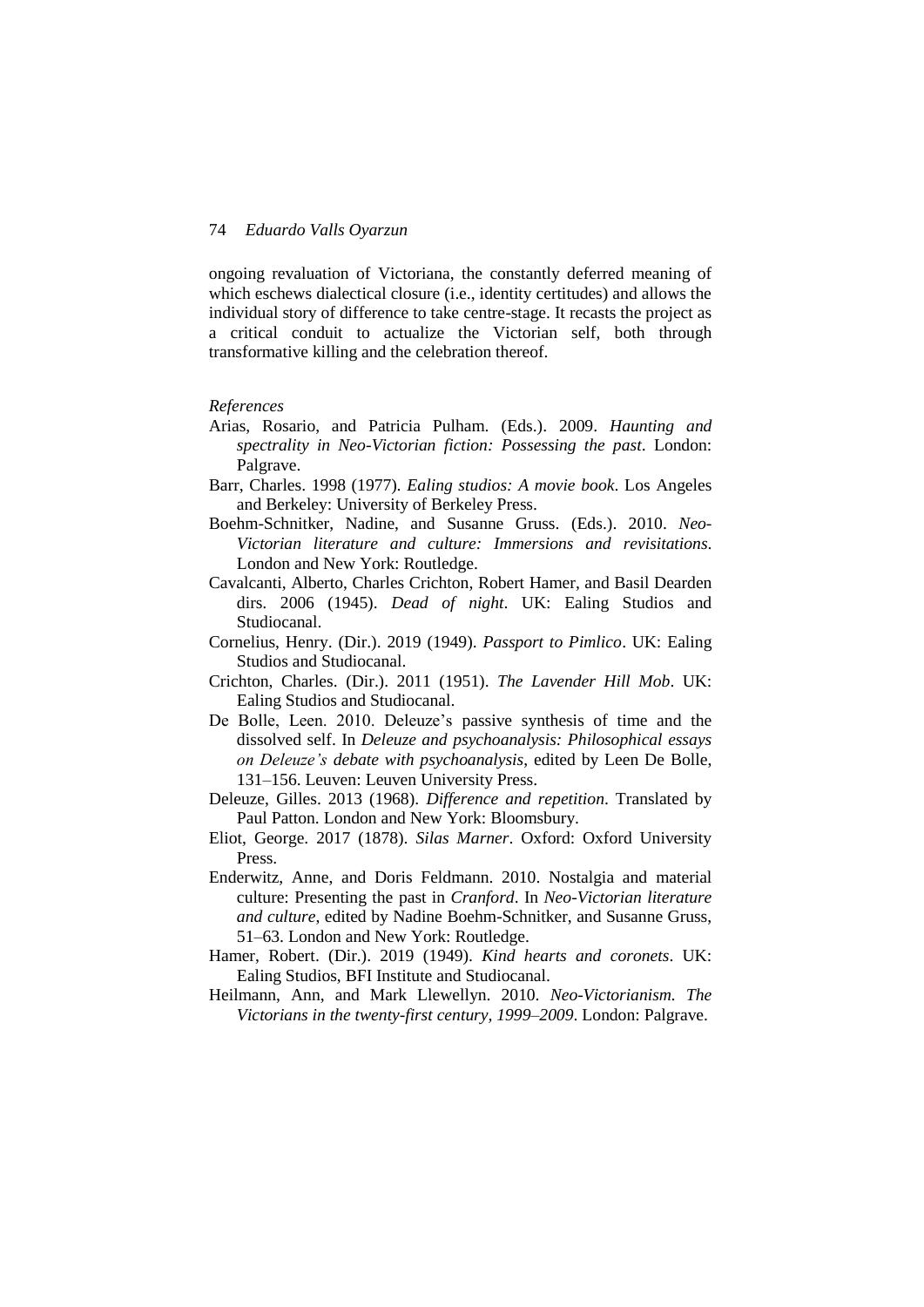- Ho, Elizabeth. 2012. *Neo-Victorianism and the memory of empire*. London: Bloomsbury.
- Jameson, Frederic. 2003. *The political unconscious: Narrative as a socially symbolic act*. London and New York: Bloomsbury.
- Kaplan, Cora. 2007. *Victoriana: Histories, fictions, criticism*. New York: Columbia University Press.
- Karl, Rosa. 2010. Participatory desires: On metalepsis, immersion and the re-plotting of the Victorian. In *Neo-Victorian literature and culture*, edited by Nadine Boehm-Schnitker, and Susanne Gruss, 38– 50. London and New York: Routledge.
- Kohlke, Marie-Louise. 2010. Mining the Neo-Victorian vein: Prospecting for gold, buried treasure and uncertain metal. In *Neo-Victorian literature and culture*, edited by Nadine Boehm-Schnitker, and Susanne Gruss, 21–37. London and New York: Routledge.
- Kohlke, Marie-Luise, and Christian Gutleben. 2017. What's so funny about the nineteenth century? In *Neo-Victorian humour: Comic subversion and unlaughter in contemporary historical re-visions*, edited by Marie-Luise Kohlke, and Christian Gutleben, 1–44. Leiden: Brill/Rodopi.
- Matthews, Samantha. 2010. Remembering the Victorians. In *The Cambridge companion to Victorian culture*, edited by Francis O'Gorman, 275–282. Cambridge: Cambridge University Press.
- McKendrick, Alexander. (Dir.). 2014 (1955). *The ladykillers*. UK and USA: Ealing Studios and Universal.
- McKendrick, Alexander. (Dir.). 2005 (1951). *The man in the white suit*. UK: Ealing Studios and Studiocanal.
- McKendrick, Alexander. (Dir.). 2005 (1949). *Whisky galore*. UK: Ealing Studios and Studiocanal.
- MacNab, Geoffrey. 2011. The shadow cast by Ealing comedies is no laughing matter. *The Independent*, July 15. Accessed 10 May 2019. https://www.independent.co.uk/arts-entertainment/ films/features/the-shadow-cast-by-ealing-comedies-is-no-laughingmatter-2313748.html.
- Medhurst, Andy. 2007. *A national joke: Popular comedy and English cultural identities*. London and New York: Routledge.
- Mitchell, Kate. 2010. *History and cultural memory in Neo-Victorian fiction: Victorian afterimages*. London and New York: Palgrave.